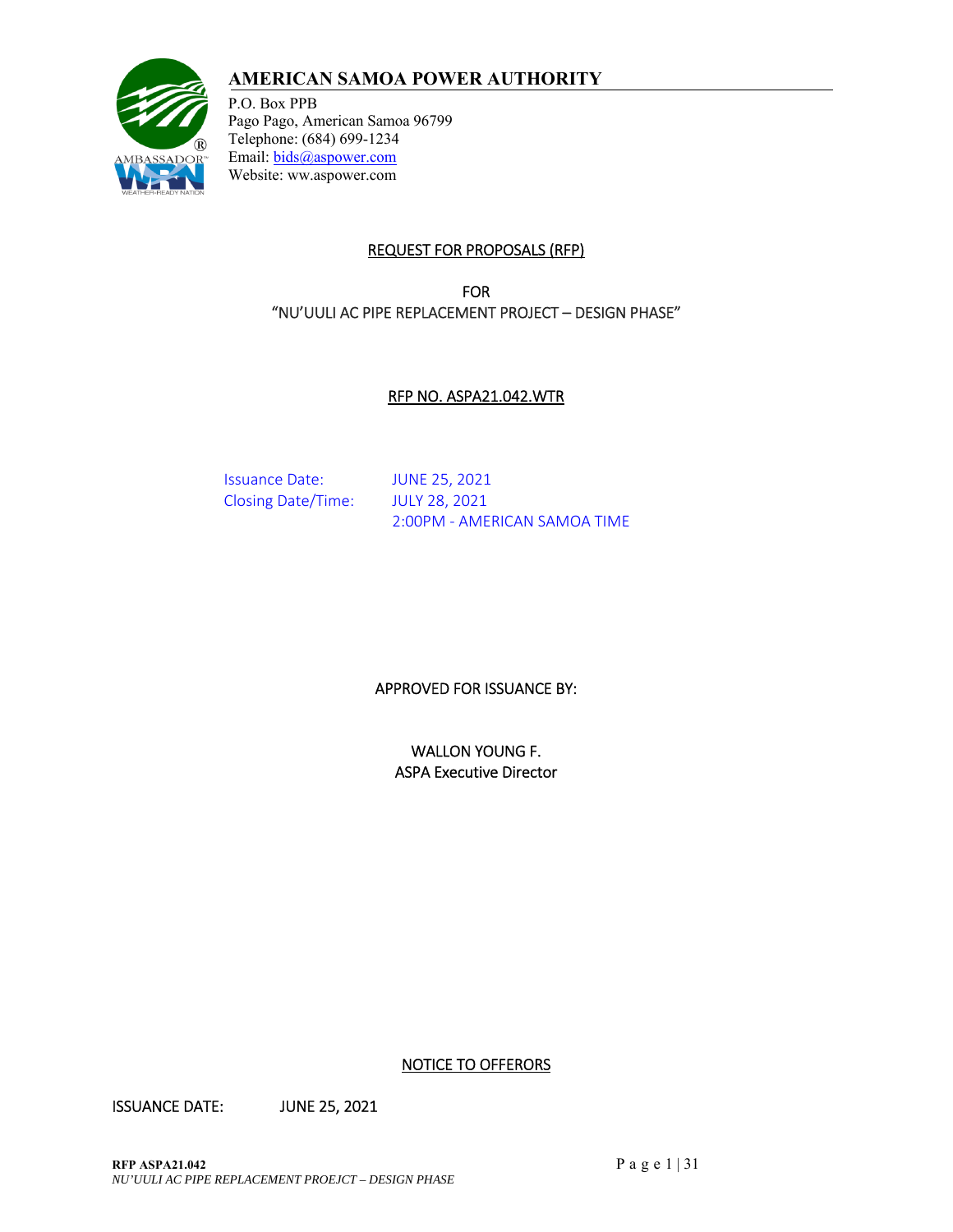RFP NO. ASPA21.042.WTR

#### PROJECT NAME: NU'UULI AC REPLACEMENT PROJECT – DESIGN PHASE

#### CLOSING DATE/TIME: JULY 28, 2021 @ 2:00PM AMERICAN SAMOA TIME

The American Samoa Power Authority (ASPA) hereby issues this Request for Proposals ("RFP") to evaluate, negotiate, and award a contract for NU'UULI AC PIPE REPLACEMENT PROJECT – DESIGN PHASE. This project is part of ASPA's efforts to improve its service to the people of American Samoa. The project is fully funded by the United States Environmental Protection Agency (USEPA). This contract shall include all services as described in the SOW. Offerors shall provide sufficient written and verifiable information that responds to the requirements set forth herein and in the Scope of Work ("SOW").

You may view this RFP online at ASPA's website https://www.aspower.com. For more information about this RFP, please contact the following person(s):

#### Renee Leotele Togafau‐Matautia

Procurement Manager Procurement Office Tel. (684) 699‐3057 procurement@aspower.com , renee@aspower.com

The American Samoa Power Authority reserves the right to:

- 1. Reject all proposals and reissue a new or amended RFP;
- 2. Request additional information from any Offeror;
- 3. Select a firm for award based on other qualifications than "least cost" (e.g. capability to complete work in a timely fashion or proven technical capabilities);
- 4. Negotiate a contract with the Offeror that is selected for award;
- 5. Waive any non-material violations of rules set up in this RFP at its sole discretion;
- 6. Require the Offeror to provide payment and performance bonds; and
- 7. Assign all of its rights and obligations, including the assignment of the RFP or any contracts awarded pursuant to this RFP and assignment of its ownership and/or management of the project.

Wallon Young. F. **Wallon Young.** F. Executive Director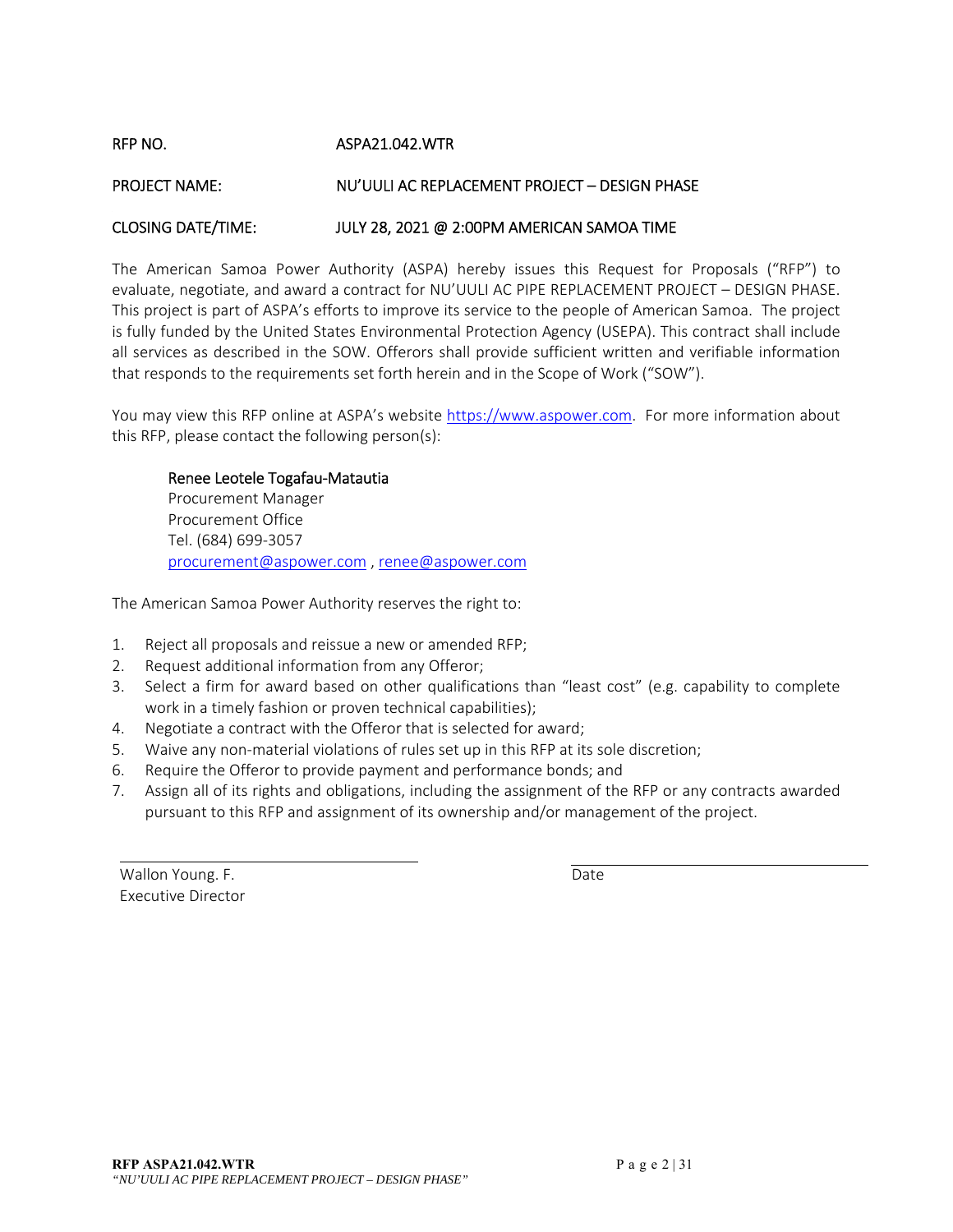|                                                                                                                | PROPOSAL INVITATION                                                                                                                                                                    |  |  |  |  |
|----------------------------------------------------------------------------------------------------------------|----------------------------------------------------------------------------------------------------------------------------------------------------------------------------------------|--|--|--|--|
|                                                                                                                |                                                                                                                                                                                        |  |  |  |  |
|                                                                                                                | AMERICAN SAMOA POWER AUTHORITY:                                                                                                                                                        |  |  |  |  |
| P.O. BOX PPB                                                                                                   | Procurement Office                                                                                                                                                                     |  |  |  |  |
| PAGO PAGO, AS 96799                                                                                            |                                                                                                                                                                                        |  |  |  |  |
| (684) 699-3057                                                                                                 |                                                                                                                                                                                        |  |  |  |  |
| bids@aspower.com                                                                                               |                                                                                                                                                                                        |  |  |  |  |
| <b>ISSUANCE DATE:</b>                                                                                          | JUNE 25, 2021                                                                                                                                                                          |  |  |  |  |
| RFP NO.                                                                                                        | ASPA21.042                                                                                                                                                                             |  |  |  |  |
| PROJECT NAME:                                                                                                  | NU'UULI AC PIPE REPLACEMENT PROJECT - DESIGN PHASE                                                                                                                                     |  |  |  |  |
|                                                                                                                |                                                                                                                                                                                        |  |  |  |  |
|                                                                                                                | 1. This REQUEST FOR PROPOSAL shall require a <b>Cost Proposal</b> to be submitted in a separate sealed<br>envelope, box, or other enclosure                                            |  |  |  |  |
|                                                                                                                | 2. All required submittals, including the Cost Proposal, must be addressed to the ASPA Procurement                                                                                     |  |  |  |  |
| Manager                                                                                                        |                                                                                                                                                                                        |  |  |  |  |
|                                                                                                                | 3. An original, five (5) hard copies and one (1) PDF of the complete proposal must be received at the                                                                                  |  |  |  |  |
|                                                                                                                | ASPA Procurement Office no later than July 28, 2021 @ 2:00 pm American Samoa Time.                                                                                                     |  |  |  |  |
| 4.                                                                                                             | The envelope or box must be labeled "RFP No. ASPA21.042.WTR NU'UULI AC PIPE REPLACEMENT                                                                                                |  |  |  |  |
| as non-responsive.                                                                                             | PROJECT - DESIGN PHASE. Late submittals will not be opened or considered and will be determined                                                                                        |  |  |  |  |
|                                                                                                                | 5. Any and all pre-proposal questions and/or clarifications shall be submitted to Procurement by email                                                                                 |  |  |  |  |
|                                                                                                                | at bids@aspower.com or procurement@aspower.com no later than July 6, 2021 at 2:00 p.m.                                                                                                 |  |  |  |  |
| NOTE TO OFFERORS:                                                                                              |                                                                                                                                                                                        |  |  |  |  |
|                                                                                                                |                                                                                                                                                                                        |  |  |  |  |
|                                                                                                                | This Proposal is subject to the attached General Terms and Conditions of the Request for Proposals for:<br>"RFP NO. ASPA21.042.WTR NU'UULI AC PIPE REPLACEMENT PROJECT - DESIGN PHASE" |  |  |  |  |
| The undersigned offers and agrees to furnish within the time specified, the articles and services at the price |                                                                                                                                                                                        |  |  |  |  |
|                                                                                                                | stated opposite the respective terms listed on the schedule provided. In consideration of the expense of                                                                               |  |  |  |  |
| the American Samoa Power Authority in opening, tabulating, and evaluating this and other Proposals, and        |                                                                                                                                                                                        |  |  |  |  |
| other considerations such as the schedule, the undersigned agrees that this Proposal shall remain firm and     |                                                                                                                                                                                        |  |  |  |  |
| irrevocable for One Hundred Twenty (120) calendar days from the closing date to supply any or all of the       |                                                                                                                                                                                        |  |  |  |  |
| items for which prices are quoted.                                                                             |                                                                                                                                                                                        |  |  |  |  |
| SIGNED:                                                                                                        | <b>DATE</b>                                                                                                                                                                            |  |  |  |  |
|                                                                                                                |                                                                                                                                                                                        |  |  |  |  |

AMERICAN SAMOA POWER AUTHORITY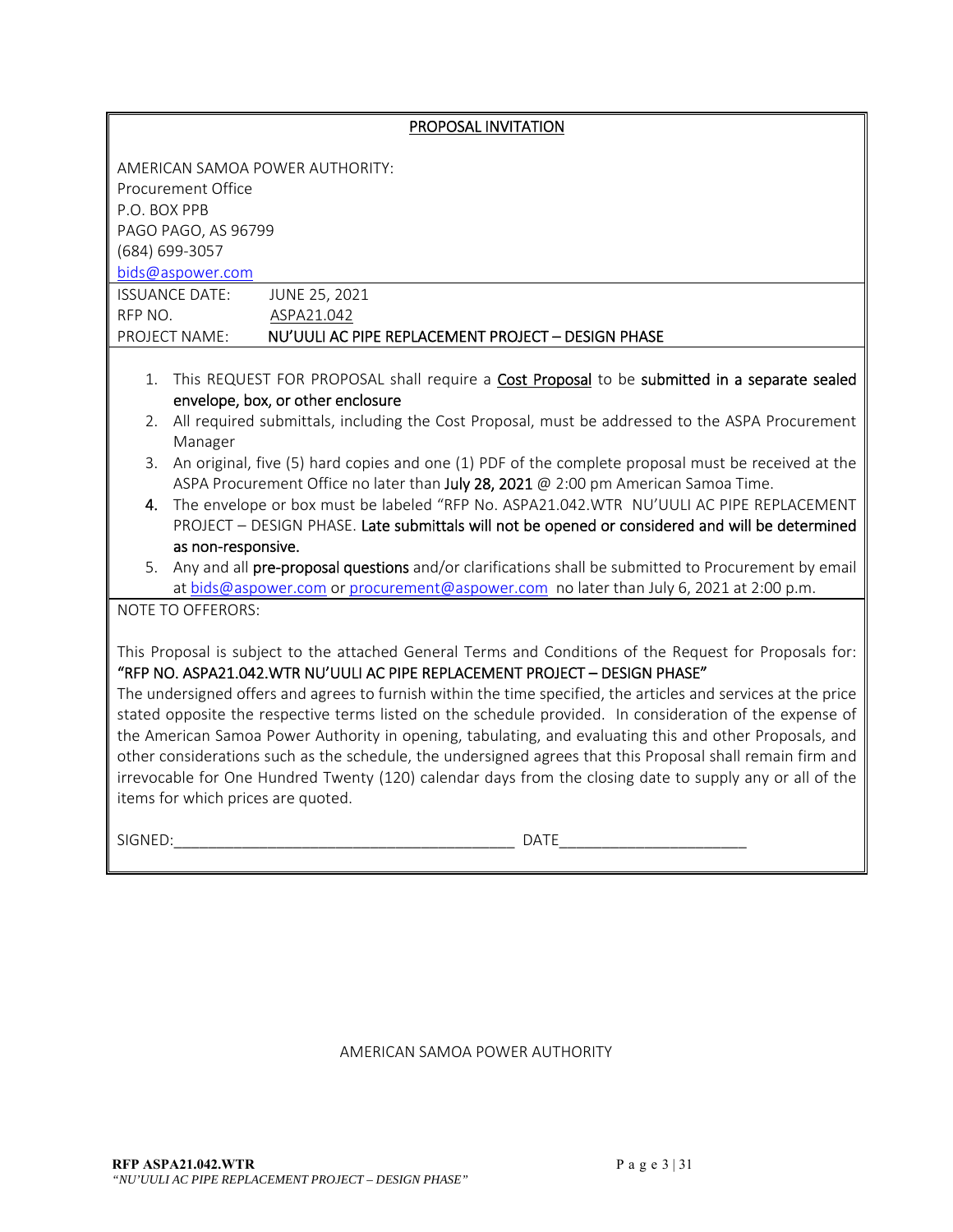#### SPECIAL REMINDER TO PROSPECTIVE OFFERORS

Offerors are reminded to read the Proposal Solicitation Instructions and General Terms and Conditions attached to a PROPOSAL Invitation to ascertain that all of the following requirements (see check boxes) of the Proposal are submitted in the Proposal envelope at the date and time for Proposal opening.

- $\boxtimes$  1. PROPOSAL FORMS
	- a. Proposal Invitation Form
	- b. Proposal Transmittal Form (Attachment A)
	- c. OFFERORS Qualification Sheet (Attachment C)
	- d. Disclosure Statement (Attachment D)
	- e. Non‐Collusion Statement (Attachment E)
- $\boxtimes$  2. BUSINESS LICENSE Offerors must submit current business AND current contractor's license as stated below (see General Terms and Condition for more information).
- $\boxtimes$  3. TECHNICAL PROPOSAL The Technical Proposal shall comply with all requirements in the Scope of Work as outlined in Attachment B of this document and must follow the format described under this RFP.
- $\boxtimes$  4. CONTRACT COST PROPOSAL The Offeror shall submit a separately sealed cost proposal for the proposal.
- $\boxtimes$  5. SPECIAL REMINDER FORM This form must be completed and submitted.

All required forms must be signed and returned with the proposal envelope. Failure to comply with these requirements may result in disqualification or rejection of the proposal.

*I*, \_\_\_\_\_\_\_\_\_\_\_\_\_\_\_\_\_\_\_\_\_\_\_\_\_\_\_\_, the duly authorized representative of \_\_\_\_\_\_\_ acknowledge receipt of this special reminder to prospective Offerors together with PROPOSAL Invitation#: *RFP NO. ASPA 21.042.WTR NU'UULI AC PIPE REPLACEMENT PROJECT – DESIGN PHASE This date of \_\_\_\_\_\_\_\_\_\_\_\_\_\_\_\_\_\_\_, 2021*.

Offeror's Representative's Signature

\_\_\_\_\_\_\_\_\_\_\_\_\_\_\_\_\_\_\_\_\_\_\_\_\_\_\_\_\_\_\_\_\_\_\_\_\_\_\_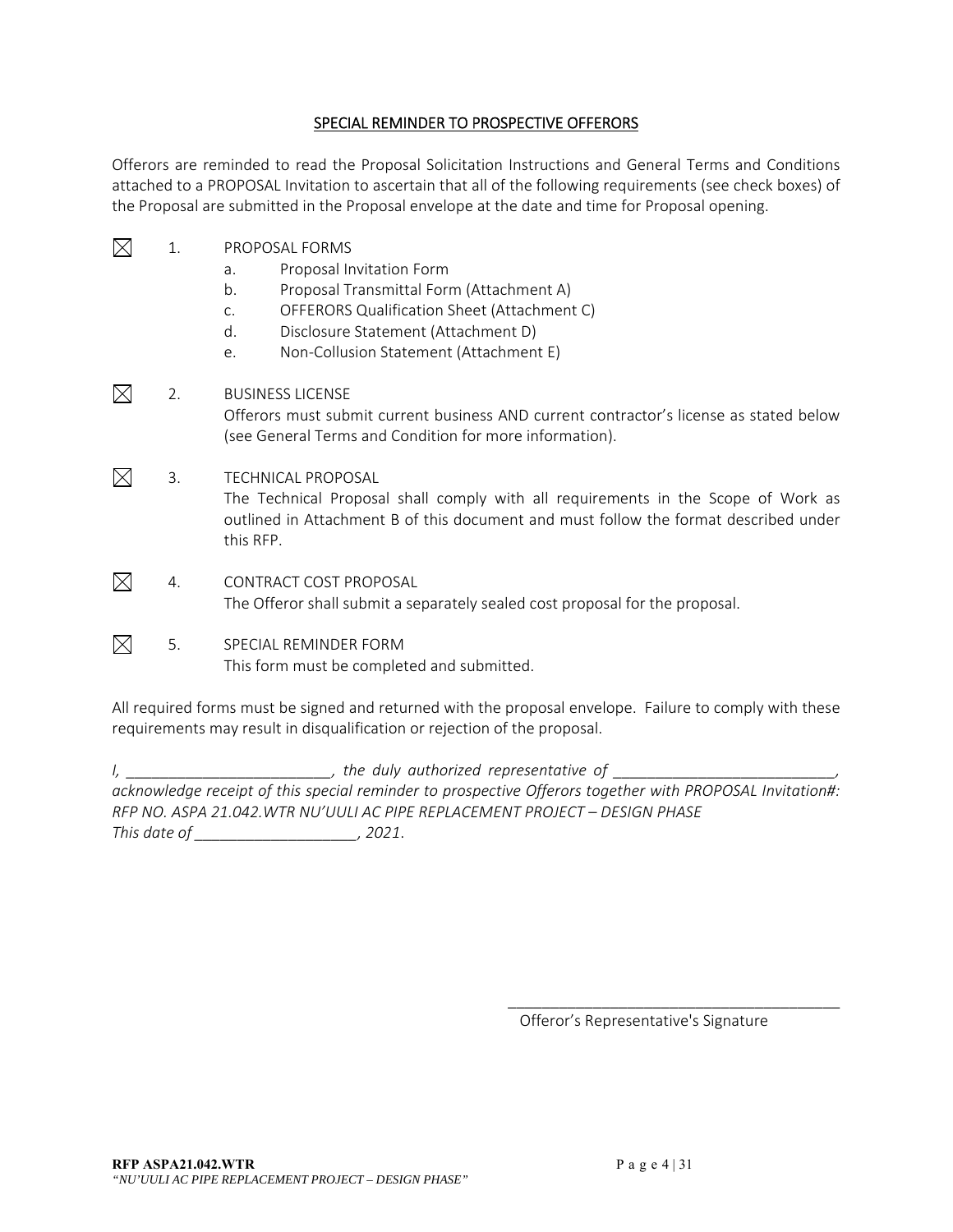#### GENERAL TERMS AND CONDITIONS

## **I.** INTRODUCTION

This project will ensure that asbestos cement pipes which are brittle and leaking a lot of water, and pose a safety and health thread, are replaced. The Project will also upgrade water system by providing a dedicated line for transmission and distribution lines to improve the water pressure in most areas of the islands and assure protection of drinking water from contaminant intrusion into the system and sustain safe, quality drinking water for the community as well as staying in compliance with requirements by EPA.

## **II.** PROJECT BACKGROUND INFORMATION

This request for proposal covers the design and permitting phase of the project "Nu'uuli AC Pipe Replacement Project – Design Phase" which will involve the installation of PVCO water lines to replace the existing AC pipelines. This will also include installation of gate valves, ARVs, blow-off valves, PRVs, fire hydrants and all other appurtenances necessary for the satisfactory completion of the project. It will also include the testing and disinfection of the new water lines, replacement of lateral and service lines, relocation of existing water meters and transferring of all existing customers to the new system.

The intent of this RFP is to have an agreement based on the successful completion of the SOW (Attachment B).

## **III.** AUTHORITY

- A. ASPA was formally established through legislative action by the American Samoa Government (ASG) in 1981.
- B. ASPA generates and distributes electrical power and provides water, wastewater, and solid waste services for the islands of American Samoa:
	- a. As a separate and semi‐autonomous authority, ASPA was established to afford better accountability for the utilities' operations and cost of service.
	- b. ASPA is governed by a five-member Board of Directors which are appointed by the Governor of American Samoa and confirmed by the legislature.
	- c. ASPA's utility rates are developed and promulgated in accordance with ASG Administrative Procedures Act (ASCA § 4.1001 et. seq.) and specific guidelines within the Public Utility Regulatory Policies Act ("PURPA") for electricity.

## **IV.** PROPOSAL DOCUMENTS

Request for Proposal package "RFP" may be obtained from the ASPA Procurement Office located in Tafuna. Offerors must submit qualification documents. ASPA reserves the right to reject or eliminate any proposal from the process if the offeror does not meet minimum qualifications.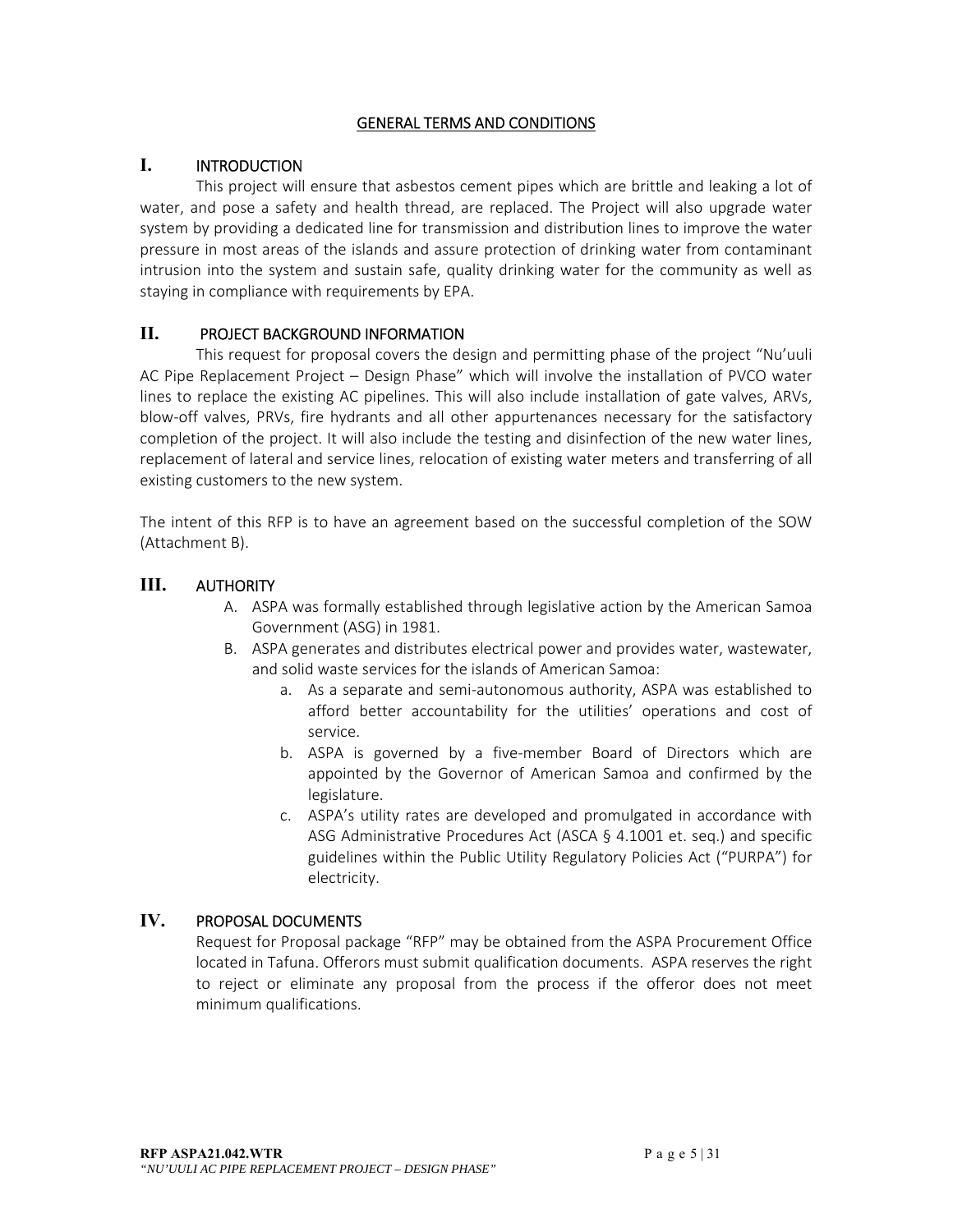## **V.** SUBMITTALS

- A. Completed "SPECIAL NOTICES TO PROSPECTIVE OFFERORS" form on Page 6 of this document.
- B. The contractor will provide a cost bid as outlined on Attachment M, the "Bid Form"
- C. The contractor will provide information as required on Attachment D, the "Offeror Qualification Sheet Information Form".
- D. The contractor will provide the signed Disclosure Statement as required on Attachment E
- E. The contractor will provide the signed Non‐Collusion Statement as required on Attachment F.
- F. The Bid Invitation Form.
- G. The Bid Transmittal Form as provided on Attachment A.

## **VI.** DATE/TIME/PLACE OF PROPOSAL SUBMITTAL AND PROPOSAL OPENING

A. Each offeror must submit its proposal in a sealed envelope addressed to:

Renee Leotele Togafau‐Matautia Procurement Manager P.O Box PPB Pago Pago, AS 96799

- B. An original, four (5) hard copies and an electronic copy of the proposal must be received in the ASPA Office of Procurement on or before July 28, 2021 at 2:00PM American Sāmoa time. If the closing date falls on a weekend, or public holiday, the closing date shall be the first working day that follows immediately after.
- C. Late submittals will not be opened or considered and will be determined as non‐ responsive.
- D. All Offerors shall provide sufficient written and verifiable information that responds to the requirements of the RFP and in accordance with the SOW

## **VII.** PRE‐PROPOSAL QUESTIONS

- 1. Any pre-proposal questions and/or clarifications shall be submitted in writing to Renee Leotele Togafau-Matautia by email at procurement@aspower.com or in hard copy to the address listed above in Section VI Part A of this document.
- 2. Pre-proposal questions must be received no later than July 6, 2021 at 2:00PM American Sāmoa time. ASPA will then issue an addenda to address any questions and/or clarifications as may be necessary.

## **VIII.** ADDENDA

A. ASPA reserves the right issue an addenda for any changes to this RFP.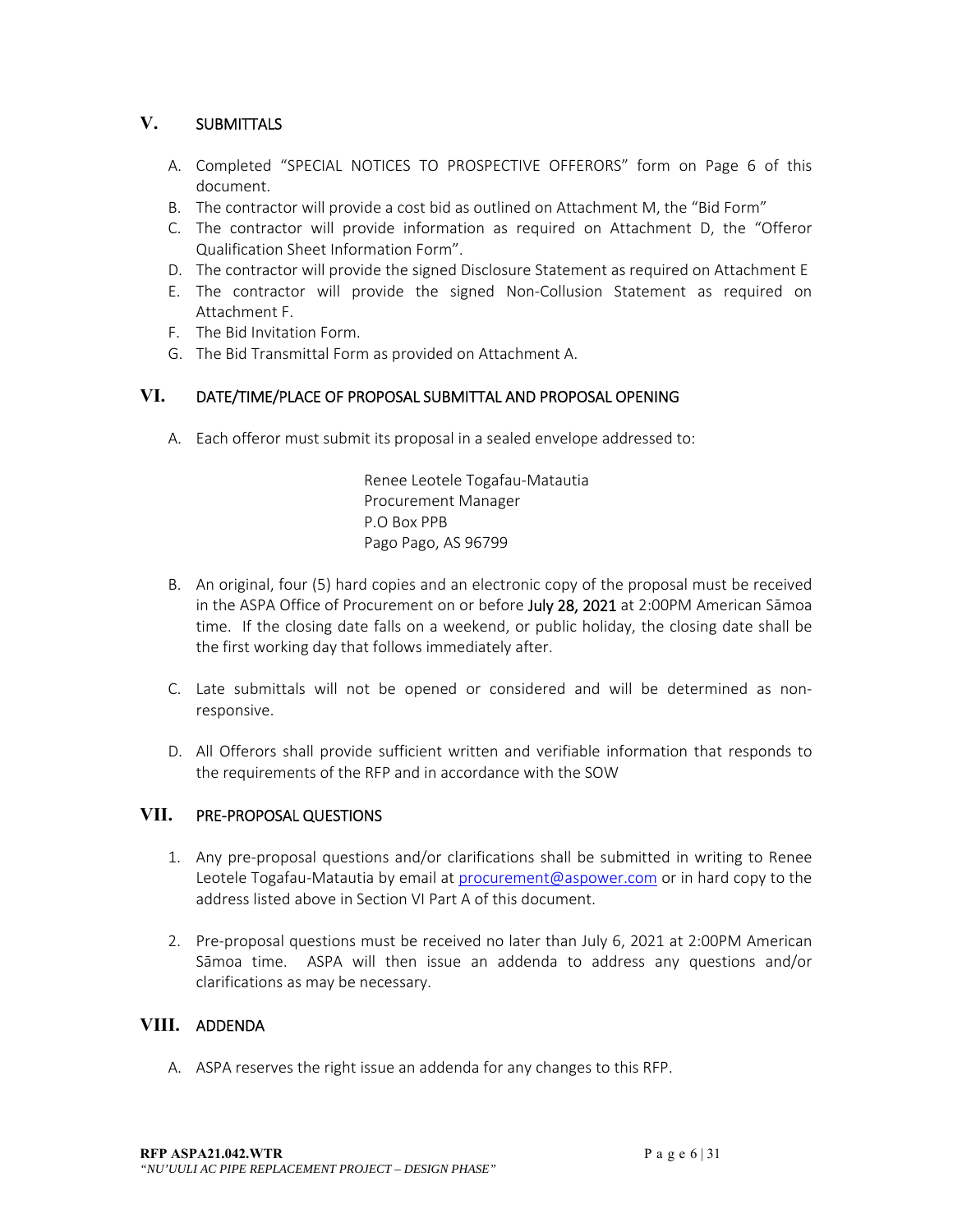B. Offerors will be requested to send a signed "Receipt of Addenda" to ASPA for each addendum that may be issued.

## **IX.** PROPOSAL PREPARATION INSTRUCTIONS

The response to this RFP shall include, but need not be limited to, the information described below. All information submitted shall pertain to the legal entity, subsidiary, or affiliate which will execute the ultimate construction contract.

Offeror(s) shall provide a collated binder that includes tab separators. An electronic copy is also required. Offeror (s) shall provide sufficient written and verifiable information that responds to the requirements of this RFP, and in accordance with the SOW. The binder shall be organized as follows:

#### 1. Transmittal Form (Letter on Offeror's Letterhead)

The Offeror shall submit a completed Attachment A "Proposal Transmittal Form"

#### 2. Tab 1 – Proposal Submission Forms

The Offeror shall complete and include in Tab 1 all required forms as provided for in this RFP (refer to Item 1 of the *Special Reminders to Offeror*)

#### 3. Tab 2 ‐ Security

The Offeror(s) must include in this Tab all bonds required under this RFP (refer to Item 2 and 3 of the *Special Reminders to Offeror*). This section may be disregarded if no bonds are required for the tender.

#### 4. Tab 3 – Professional Qualifications and Experience.

The Offeror(s) must include in this Tab all certified copies of credentials and certifications of the Engineer of Record (EOR) and sub‐contractors. Offeror should provide references and a project history that verify a minimum of ten (10) years of related experience. The Offeror shall nominate sub‐contractors including and a clear description of the services proposed including any limitations.

Engineer of Record (EOR) means the Professional Engineer licensed in any of the US State in good standing who is designated by the Offeror and acceptable to ASPA, acting reasonably, as the engineer responsible for the preparation, signing, dating, sealing and issuing of the engineering documents relating to a portion of or all of the design work required under this RFP. Proposal without EOR will be considered non‐responsive.

#### 5. Tab 4 – Technical Quality

The proposal will be reviewed and evaluated by ASPA for responsiveness and completeness in meeting the requirements outlined in the Scope of Work. Interview and/or negotiations may be necessary to clarify elements of the proposal and/or to arrive at mutually agreeable terms to complete the scope of work. The Offeror shall provide in this tab an adequate Work Breakdown Structure (WBS) and Proposed Schedule to successfully complete the requirement of this RFP.

#### 6. Tab 5 – Price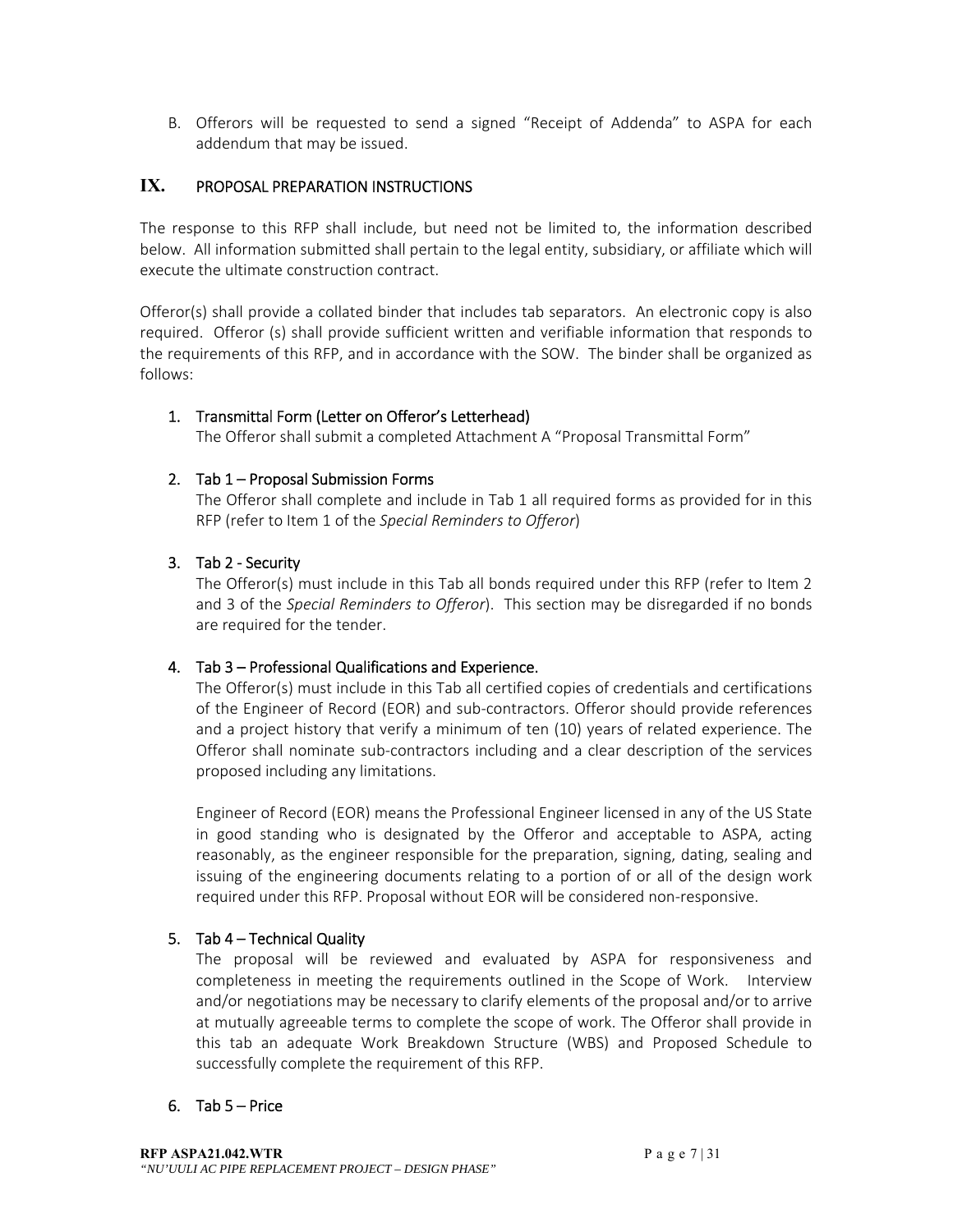Offeror's price to perform this work will be evaluated in terms of the quantity and quality of work to be provided by Offerors, and in terms of funding availability and affordability as determined by ASPA.

#### 7. Tab 6 – General Terms and Condition.

The Offeror must provide a description of any and all proposed deviations from the ASPA General Terms and Conditions.

#### 8. Tab 7 – Additional Information

The Offeror may include additional information, including company and product brochures.

ASPA reserves the right to reject any proposal when, in its opinion, the Proposer has insufficient experience, skill, financial and/or business standing to perform the proposed service in strict compliance with the specifications, or when the information provided by the Proposer is deemed by the SEB as insufficient for making a judgment.

ASPA also reserves the right to check on references and to request additional information form any Proposer to assist ASPA in its consideration of the proposals.

## **X.** CONTRACT AND PAYMENT TERMS

- A. The term for this contract is 200 calendar days.
- B. *Notice to Proceed*. The contract shall be initiated by the issuance of a Notice to Proceed by ASPA at which time a contract completion date will be established.
- C. ASPA retains the sole option to renew or extend the contract after its initial term.
- D. The successful Offeror shall agree to have ASPA retain 20% of the Contract amount, which will be retained by ASPA from each monthly invoice/pay application submitted by the contractor for approval of payment, for a period of 30 days after the successful completion of the project.
- E. Payment will be made in percentages as follows:

| <b>DELIVERABLES</b>       | PERCENTAGE |
|---------------------------|------------|
| Preliminary Design Report | 10%        |
| General Design            | 30%        |
| Complete Design Submittal | 60%        |

 Final and complete submittals shall be required for each deliverable. Payment will only be issued upon approval of the submittals.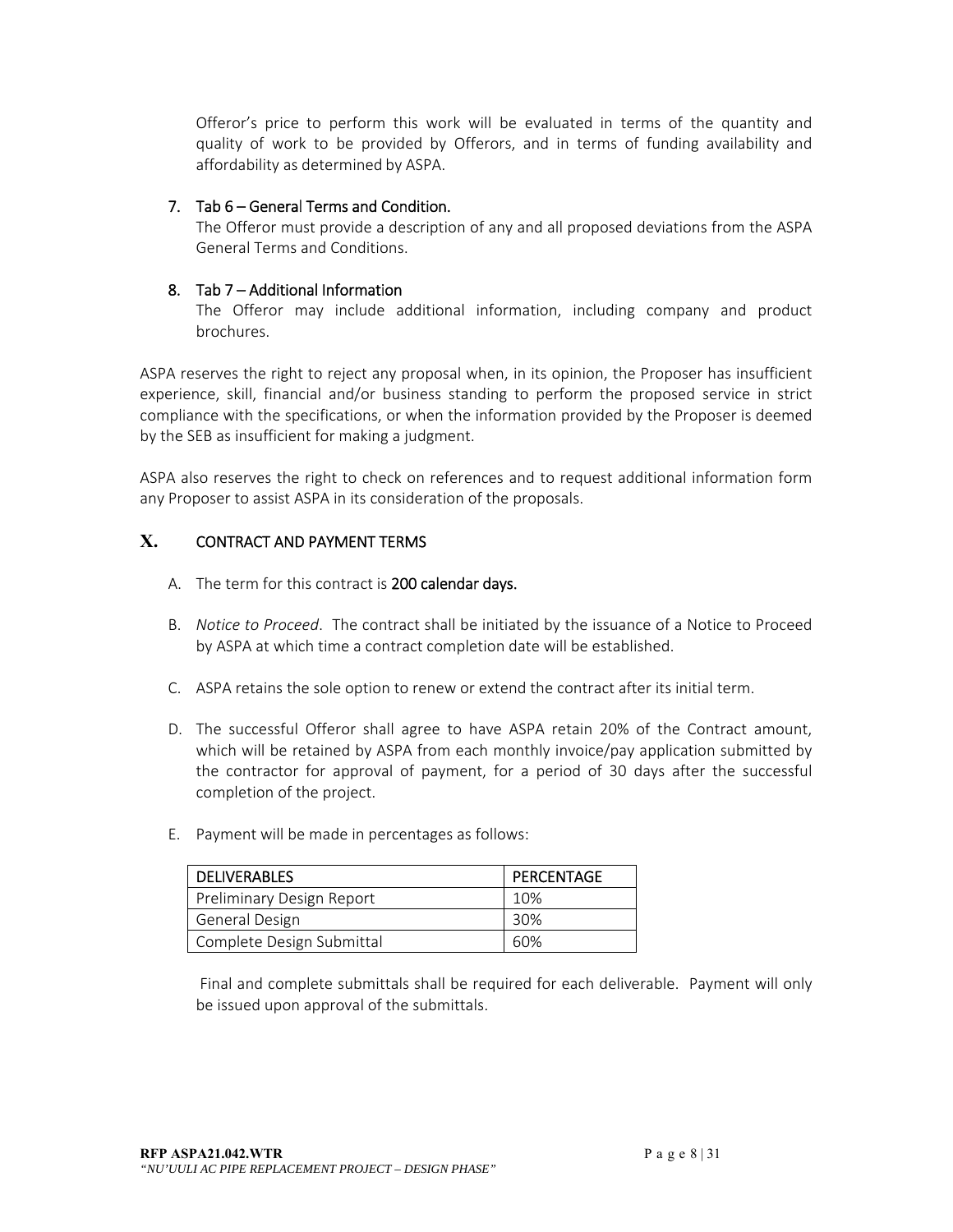## **XI.** TYPE OF CONTRACT

- A. The successful Offeror will provide services to ASPA under a firm fixed-price, itemized contract agreement.
- B. The successful Offeror shall be an independent contractor and not an agent or employee of the American Sāmoa Power Authority.
- C. The successful Offeror shall furnish the necessary personnel, materials, insurance, licenses, permits, equipment, ground transportation to and from work areas, and otherwise do all things necessary to perform the work and services specified in the SOW and to the satisfaction of ASPA's Project Engineer.
- D. The Contractor must at all times comply with all applicable workman's compensation, occupational disease, occupational health and safety laws, statues, and regulations to the full extent applicable.
- E. ASPA will not be held responsible in any way for claims filed by the successful Offeror or its employees for services employed under the terms of this RFP or the contract.

## **XII.** BASIS FOR SELECTION

- A. Proposals will be evaluated by a Source Evaluation Board ("SEB"). SEB members shall be appointed by the Procurement Manager approved by the Executive Director. Submission of a proposal shall constitute a waiver of any challenge or dispute of the SEB members, as well as the choice of methodology set forth on the SEB score sheets. The award will be made by ASPA in accordance with the evaluation criteria set forth herein and with ASPA's Procurement Rules.
- B. A determination shall be made by the SEB of those responsible Offerors whose proposals are susceptible of being selected for award. The determination shall be included in the contract file. Discussions may be conducted by the SEB with those responsible Offerors whose proposals are determined to be responsive and responsible to the RFP. These discussions shall only be conducted for the purpose of obtaining clarification from the Offeror on its proposal to ensure full understanding of and responsiveness to the RFP requirements. Discussions shall be conducted individually with each offeror and care shall be exercised to ensure that no information derived from competing offeror's proposals is disclosed. All Offerors with whom discussions are conducted shall be accorded an opportunity to revise their proposals in response to specific clarifications based on the discussions. Unless the Procurement Manager determines that satisfactory evidence exists that a "mistake" has been made, as set forth in Procurement Rules §3-114, Offerors will not be permitted to revise their proposals after proposal opening.
- C. The results of the evaluation will be documented, and written recommendation by the SEB will be sent to the Procurement Manager. Recommendation for award is sent to Executive Director for approval.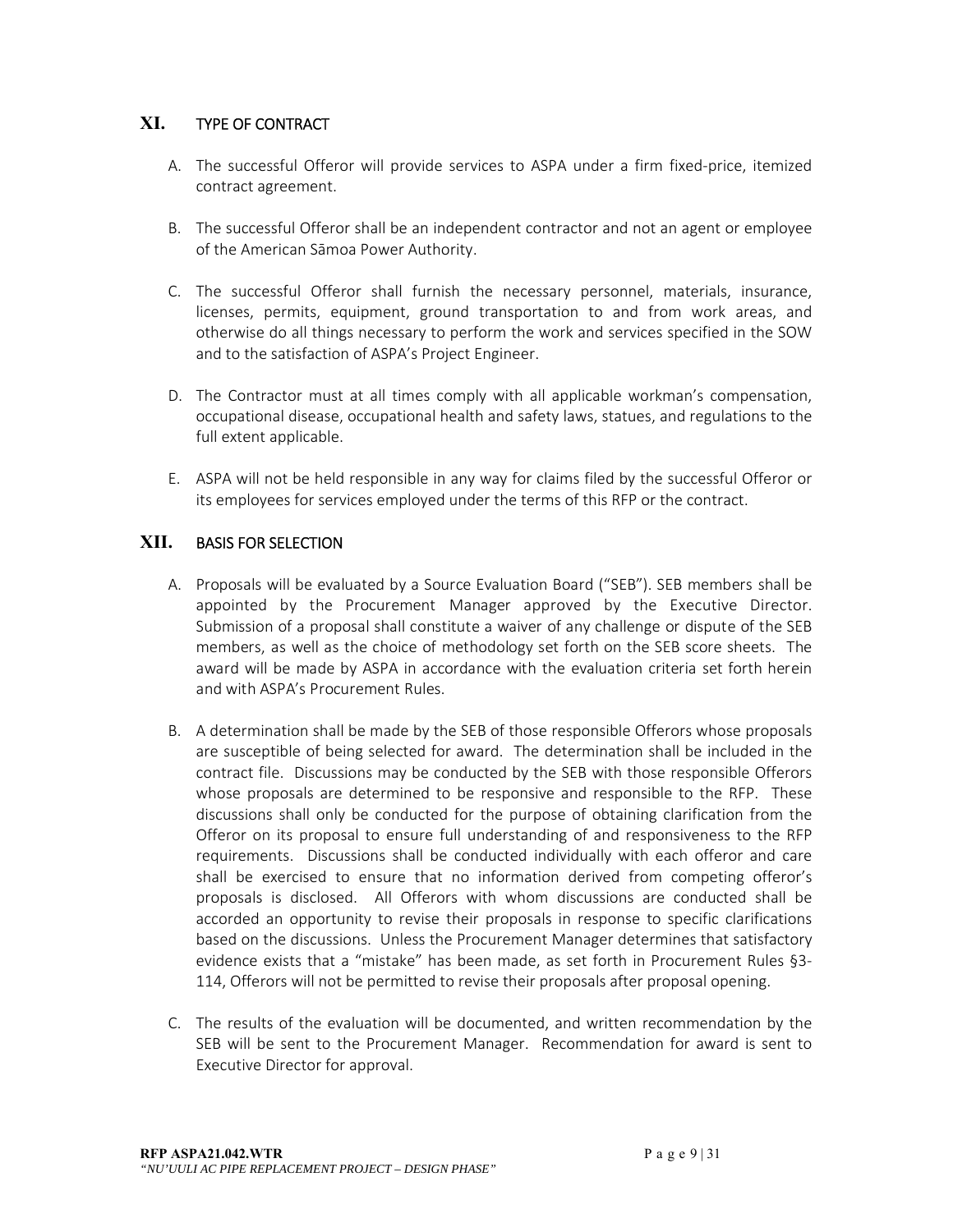D. ASPA reserves the right to make the award to the offeror that submits he proposal, which meet the requirements set forth herein and is in the best interests of ASPA after taking into consideration the aforementioned factors. ASPA also reserves the right to select portions of a proposal, or to reject any and all proposals.

## **XIII.** IRREGULAR PROPOSALS SUBJECT TO REJECTION

Proposals shall be considered irregular and may be rejected for any of the following reasons:

- 1. If the proposal is not submitted on the forms furnished by ASPA.
- 2. If the proposal contains or is accompanied by conditions, reservations, or by statements concerning limitations, qualifications or contingencies.
- 3. If the proposal is incomplete.
- 4. If the proposal contains any erasure of correction of a bidder's entry which is not initiated by the person or persons signing the proposal.

## **XIV.** EVALUATION CRITERIA

- A. The submitted proposals will be subject to a preliminary examination to verify the authenticity and completeness of proposals, and then a detailed evaluation will be conducted.
- B. A two-stage procedure is utilized in evaluating the proposals, with evaluation of the technical proposal being completed prior to any price proposal being opened and compared.
- C. Only proposals that achieve above the minimum of 210 points (i.e. at least 70% of the total 300 points) on the substantive presentation shall be reviewed for price.

| SUMMARY OF TECHNICAL PROPOSAL EVALUATION FORMS |                                                    | <b>SCORE WEIGHT</b> | <b>POINTS OBTAINABLE</b> |
|------------------------------------------------|----------------------------------------------------|---------------------|--------------------------|
|                                                | Specific Experience of the Firm/employees relevant | 40%                 | 100                      |
|                                                | to the assignment                                  |                     |                          |
|                                                | Technical Approach, proposed Methodology and       | 30%                 | 100                      |
|                                                | Management Work Plan                               |                     |                          |
|                                                | Personnel                                          | 30%                 | 100                      |
| Total                                          |                                                    |                     | 300                      |

| Section 1 Price                                        | Points Obtainable |
|--------------------------------------------------------|-------------------|
| Expected ability to execute project at proposed price. | 40%               |

| Section 2. Specific Experience of the Firm relevant to the assignment |                                                                                                                   | <b>Points Obtainable</b> |
|-----------------------------------------------------------------------|-------------------------------------------------------------------------------------------------------------------|--------------------------|
|                                                                       | Reputation of Organization and Staff Credibility/Reliability/<br>Industry Standing                                |                          |
| 2.2                                                                   | General Organizational Capability which is likely to affect<br>implementation:<br>Financial stability $-2$ Points |                          |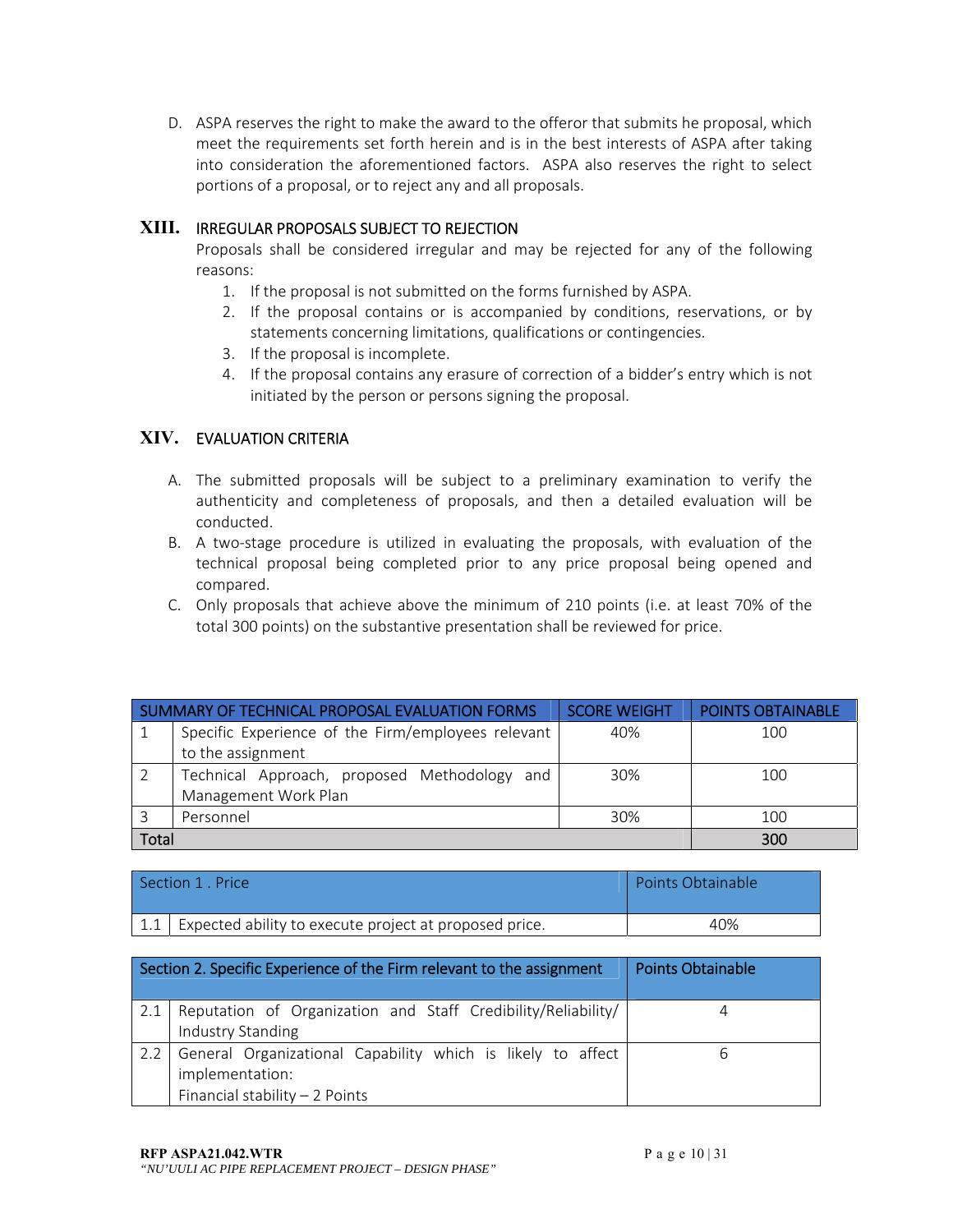|     | Loose consortium, holding company or one firm - 2Points<br>Strength of project management support $-2$ Points                                                                                                                                                                                                                                                                                                                             |    |
|-----|-------------------------------------------------------------------------------------------------------------------------------------------------------------------------------------------------------------------------------------------------------------------------------------------------------------------------------------------------------------------------------------------------------------------------------------------|----|
| 2.3 | Quality assurance procedures and risk mitigation measures                                                                                                                                                                                                                                                                                                                                                                                 | 4  |
| 2.4 | Relevance of:<br>Demonstrated expertise and experience of Hydraulic and<br>Engineering Services for the design in civil, mechanical,<br>hydraulic engineering, $etc-2$ points<br>Experience in development of compressive Scope of Works, Bill<br>of Quantities, hydraulic analysis, pipeline design, and drawing<br>and designs $-2$ points<br>Similar design projects completed in the past $-$ at least 3 similar<br>projects 2 points | 6  |
|     | Total Section 2                                                                                                                                                                                                                                                                                                                                                                                                                           | 20 |

|               | Section 3. Technical Approach, proposed Methodology and Points Obtainable                                                                                     |    |
|---------------|---------------------------------------------------------------------------------------------------------------------------------------------------------------|----|
|               | <b>Management Work Plan</b>                                                                                                                                   |    |
| 3.1           | To what degree does the offeror understand the task?                                                                                                          | 3  |
| 3.2           | Have the important aspects of the task been addressed in<br>sufficient detail?                                                                                | 3  |
| 3.3           | Are the different components of the project adequately<br>weighted relative to one another?                                                                   | ζ  |
| $3.4^{\circ}$ | Is the conceptual framework adopted appropriate for the task?                                                                                                 | ζ  |
| 3.5           | Is the scope of task well defined?                                                                                                                            | 4  |
| 3.6           | Is the presentation clear and is the sequence of activities and<br>planning logical, realistic and promise efficient<br>the<br>implementation to the project? | 4  |
|               | <b>Total Section 3</b>                                                                                                                                        | 20 |

|                  | Section 4. Management Structure and key Personnel                                                                                                                                     | <b>Points Obtainable</b> |
|------------------|---------------------------------------------------------------------------------------------------------------------------------------------------------------------------------------|--------------------------|
| 4.1              | Composition and structure of the team proposed. Are the<br>proposed roles of the management and the team of key<br>personnel suitable for the provision of the necessary<br>services? | 3                        |
| 4.2              | Qualifications of key personnel proposed                                                                                                                                              |                          |
| 4.2a             | Project Manager/Senior Civil Engineer                                                                                                                                                 | 4                        |
|                  | -Bachelor's Degree in the field of structural design or relevant<br>field; 10 points<br>-At least 3 years of relevant work experience in the similar<br>field                         |                          |
| 4.2 <sub>b</sub> | Water Pipeline Planner                                                                                                                                                                | 3                        |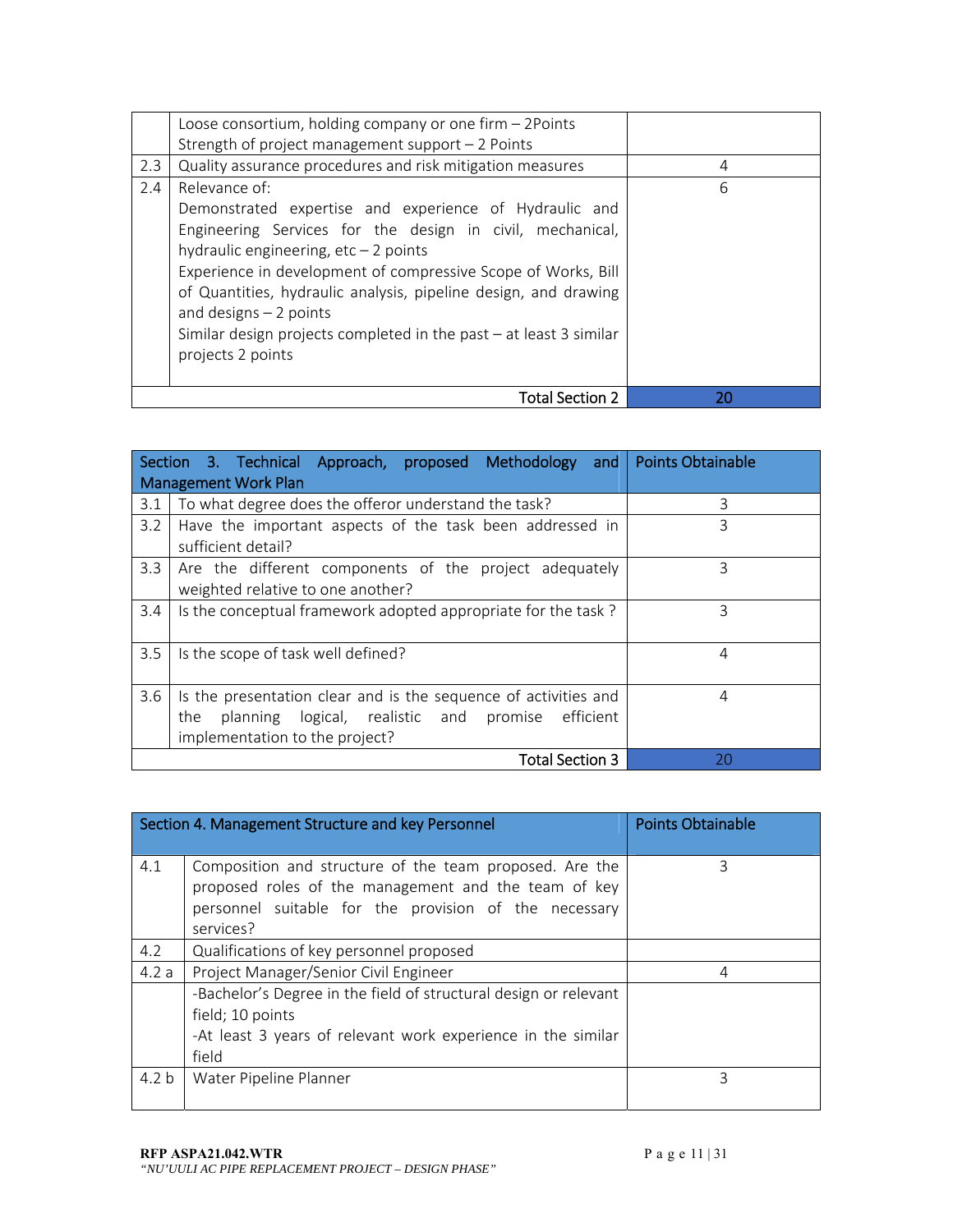|       | -Bachelor's Degree in the field of Architectural planning or<br>relevant field; 10 points |    |
|-------|-------------------------------------------------------------------------------------------|----|
|       | -At least 3 years of relevant work experience in the similar                              |    |
|       | field                                                                                     |    |
| 4.2c  |                                                                                           |    |
|       | Civil Engineer                                                                            | 4  |
|       | -Bachelor's Degree in the field of Civil Engineering or relevant                          |    |
|       | field; 10 points                                                                          |    |
|       | -At least 3 years of relevant work experience in the similar                              |    |
|       | field                                                                                     |    |
| 4.2 d | Mechanical Engineer                                                                       | 4  |
|       | -Bachelor's Degree in the field of Mechanical Engineering or                              |    |
|       | relevant field; 10 points                                                                 |    |
|       | -At least 3 years of relevant work experience in the similar                              |    |
|       | field                                                                                     |    |
| 4.3 e | Land Surveyor                                                                             | 3  |
|       | -Bachelor's Degree in the field of Civil Engineering or relevant                          |    |
|       | field; 10 points                                                                          |    |
|       | -At least 3 years of relevant work experience in the similar                              |    |
|       | field                                                                                     |    |
|       | <b>Total Section 4</b>                                                                    | 20 |

- D. Individual SEB member evaluations will remain confidential.
- E. ASPA reserves the right to make the contract award to the Offeror that submits the proposal which best meets the requirements set forth herein and which is in the best interest of ASPA after taking into consideration the aforementioned factors.

## **XV.** ATTACHMENTS

- A. Attachment A Proposal Transmittal Form
- B. Attachment B Scope of Work
- C. Attachment C Offeror's Qualifications Form
- D. Attachment D Disclosure Statements
- E. Attachment E Non-Collusion Affidavit of Prime Offeror
- F. Attachment F Bid Bond Security Instructions
- G. Attachment G Bid Bond Security Form
- J. Attachment J –Cost Proposal Form

## **XVI.** QUALIFICATION OF OFFERORS

- A. At minimum, the Offeror shall submit the information required by the Offeror's Qualification Form (Attachment C) and section XXIV.
- B. ASPA may make such investigations as it deems necessary to determine the ability of the Offeror to perform the work.
- C. The Offeror shall furnish to ASPA such additional information and data for this purpose as ASPA may request, or the proposal may be deemed non‐responsive.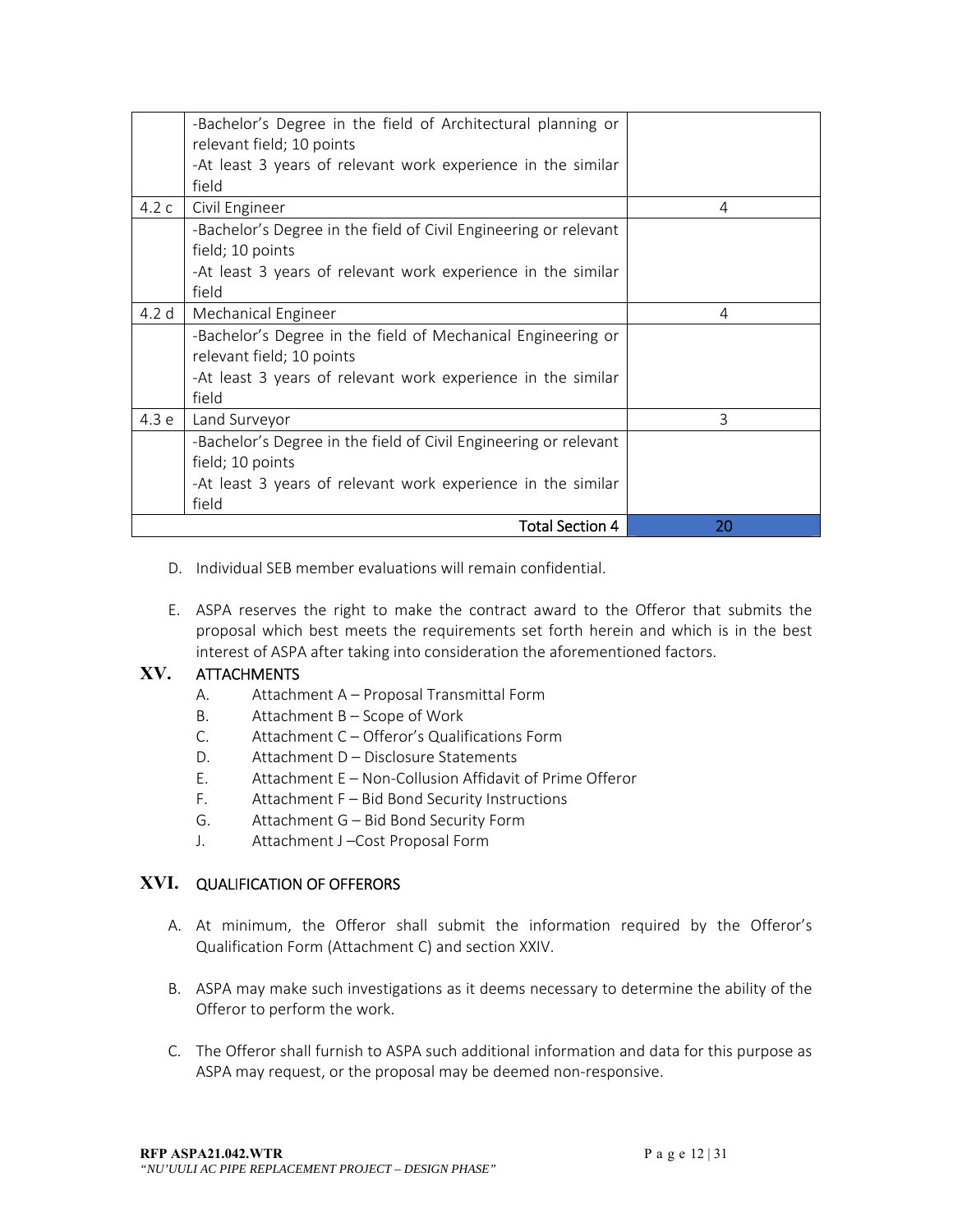## **XVII.** MULTIPLE PROPOSALS COLLUSION

- A. If more than one Proposal is submitted by any one party or in the name of its clerk, partner, or other person, all Proposals submitted by said party may be rejected by ASPA.
- B. If requested by ASPA to do so, an Offeror may submit an alternate Proposal.
- C. If ASPA believes that collusions exist amongst any Offerors, the participants in such collusion will be disqualified from contract award consideration.
- D. Proposals in which the proposed costs and fees are unreasonably high or unrealistically low may be rejected at ASPA's sole discretion.

## **XVIII.** BUSINESS LICENSE

- A. An Offeror from elsewhere other than American Samoa shall be appropriately licensed in accordance with the state and/or country of the Offeror's origin and shall be skilled and regularly engaged in the general type and size of work called for under this RFP.
- B. The successful Offeror shall possess a currently valid American Samoa Business License prior to the execution of this contract.

## **XIX.** CONTRACT DOCUMENTS

- A. The Contract Documents which govern all work set forth by this RFP consist of the following:
	- 1. This RFP
	- 2. All addenda to this RFP
	- 3. All Attachment(s), Exhibits, and Appendix to this RFP
	- 4. The Contract (or the Agreement)

## **XX.** OFFEROR'S UNDERSTANDING

- A. Each Offeror must inform itself of the conditions relating to the execution of the work.
- B. The Offeror will make itself thoroughly familiar with all the Contract Documents prior to execution of the Agreement.
- C. Each Offeror shall inform itself of, and the Offeror awarded the Contract shall comply with, federal and territorial statues and ordinances relative to the execution of the work, including but not limited to, applicable regulations which concern the following:
	- 1. Wage rates;
	- 2. Non-discrimination in the employment of labor;
	- 3. Protection of public and employee safety and health;
	- 4. Environmental protection;
	- 5. Historic preservation;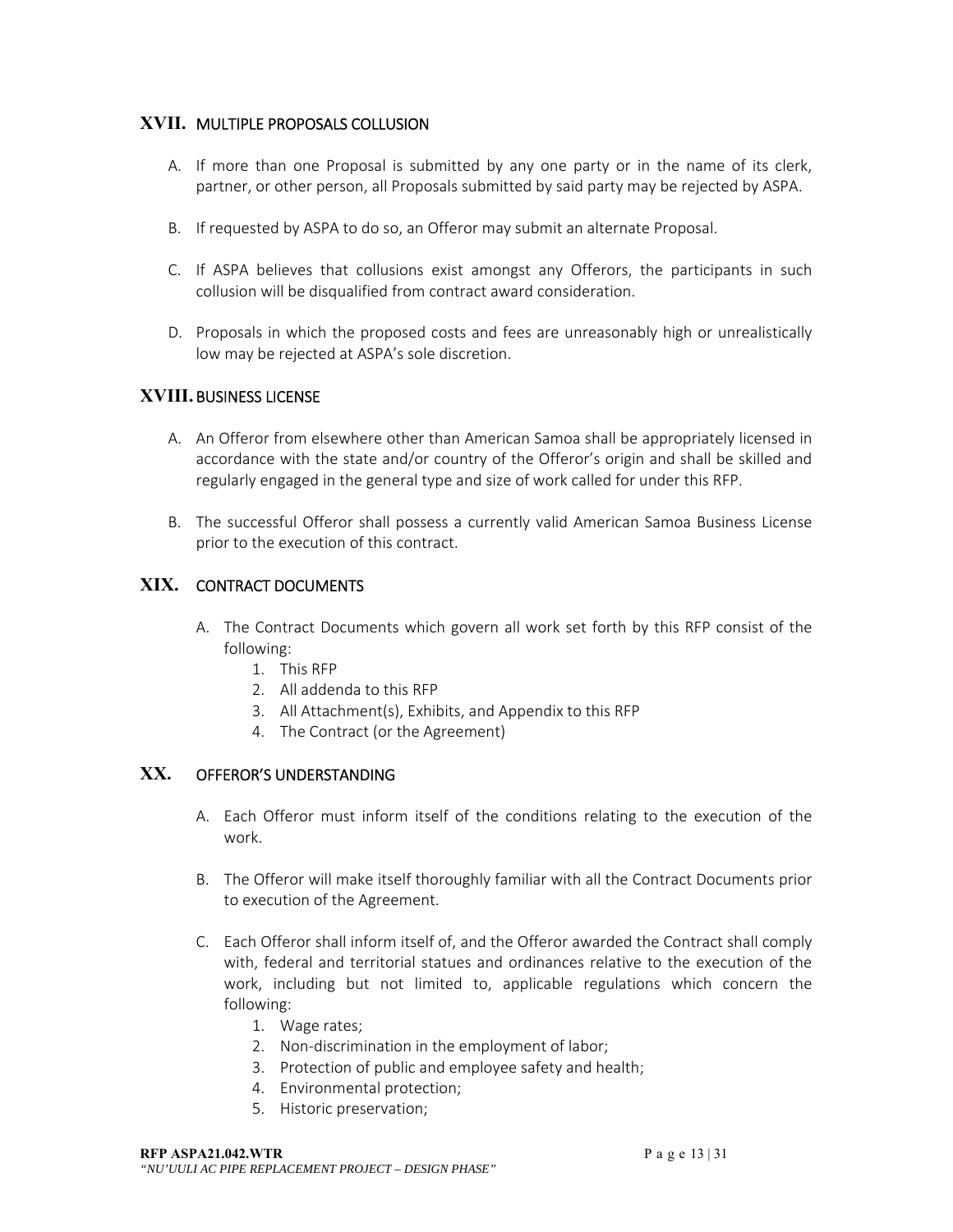- 6. Protection of natural resources;
- 7. Fire protection;
- 8. Burning and non‐burning requirements;
- 9. Permits and fees;
- 10. Similar subjects.
- D. The Offeror agrees to a proposal by the requirements under Executive Order No. 11246, as amended, including specifically the provisions of the equal opportunity clause

## **XXI.** WITHDRAWAL OF PROPOSAL

- A. Any proposal may be withdrawn prior to the scheduled time for the opening of Proposals by notifying ASPA in a written request.
- B. No Proposal may be withdrawn after the time scheduled for opening of Proposals.

## **XXII.** OPENING AND EVALUATION OF PROPOSALS

- A. In accordance with Procurement Rule § 3‐110, Proposals will be opened and recorded as part of the RFP record on the date and at the time indicated in Section IV, Part B of this document.
- B. All Proposals will be opened at the ASPA Procurement Conference Room in Tafuna, American Samoa or in another location as designated by the ASPA Acting Procurement Manager in Writing.

## **XXIII.** EXECUTION OF CONTRACT

A. Upon receiving ASPA's Notice of Award, the successful Offeror must sign and deliver the Contract to ASPA, together with any other documents as may be required by ASPA.

## **XXIV.** RFP CONDITIONS

- A. This RFP does not commit ASPA to award a contract or to pay any cost incurred in the preparation of this proposal.
- B. The American Samoa Power Authority reserves the right to do the following:
	- 1. Reject any Offeror for being non‐responsive to the Proposal requirements which are contained in this RFP;
	- 2. Reject all proposals and reissue an amended RFP;
	- 3. Request additional information from any Offeror submitting a proposal;
	- 4. Select an Offeror for award based on other than "least cost" criteria (e.g. capability to complete work in a timely fashion or substantive and relevant work experience);
	- 5. Negotiate a contract with the Offeror selected for award;
	- 6. Waive any non‐material violations of rules in this RFP.
- C. ASPA reserves the right to issue any addendum to this RFP, after which the following steps will be followed: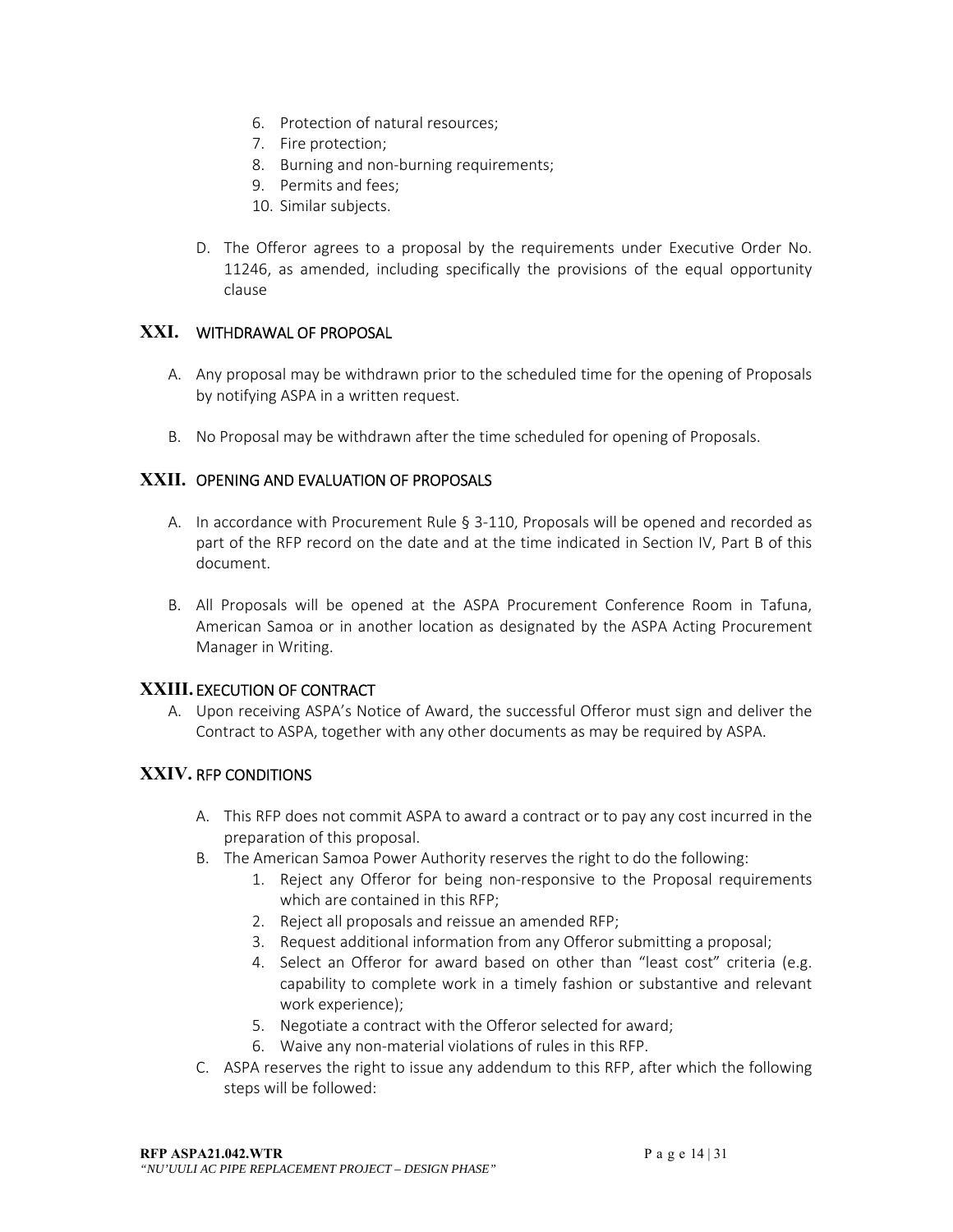- 1. OFFERORS shall send ASPA a signed Receipt of Addenda from confirming the receipt of any Addendum;
- 2. OFFERORS shall submit any additional information as is required by any Addendum;
- 3. If any Offeror fails to acknowledge the receipt of any such Addendum, the Offeror's proposal shall be considered irregular and will be accepted by ASPA only if it is in ASPA's best interest;
- 4. If any Addenda are not received prior to submittal of the Offeror's Proposal, a Supplementary Proposal may be submitted in order to revise the original Proposal;
- 5. Supplementary Proposals must be received by ASPA prior to the scheduled time for the opening of Proposals.

## **XXV.** OFFEROR'S QUALIFICATION DATA

- A. It is the intention of ASPA to award the contract only to an Offeror who is able to furnish satisfactory evidence that the Offeror has the requisite experience and ability, including sufficient capital, facilities, and employees, which are necessary to prosecute the work successfully and promptly and to complete it within the term set forth in the contract.
	- 1. Please provide past project experience on similar projects to SOW laid out in this RFP.
	- 2. Please list experience in American Sāmoa and/or in similar remote locations with limited infrastructure.
	- 3. Please list any sources/suppliers/manufacturers of materials and prefab elements.
	- 4. Please provide recommendations that might help improve the project overall in terms of maintenance and operations.
- B. The Offeror shall complete and submit the Offeror's Qualification Form (Attachment C), as part of the total proposal package

## **XXVI.** AWARD OF CONTRACT

 Within forty (40) calendar days after the opening of offers, unless otherwise stated in the Notice to Offerors, ASPA will accept one of the offers in accordance with the selection criteria. The acceptance of the offer will be by written Notice of Award, mailed or delivered to the office designated in the proposal. In the event of failure of the lowest responsive, responsible offeror to sign and return the Contract with acceptable payment and performance bonds, as prescribed herein, ASPA may award the contract to the next lowest responsive, responsible qualified offeror. Such award, if made, will be made within ninety (90) days after the opening of proposals. Before a Contract is finalized, ASPA may require the apparent low offeror to submit a complete statement of the origin, composition, manufacture and availability of replacement parts and services for any or all materials to be used in the work, together with samples. These samples may be subjected to the tests provided for in these Contract Documents to determine their and fitness for the work.

## **XXVII.** PAYMENT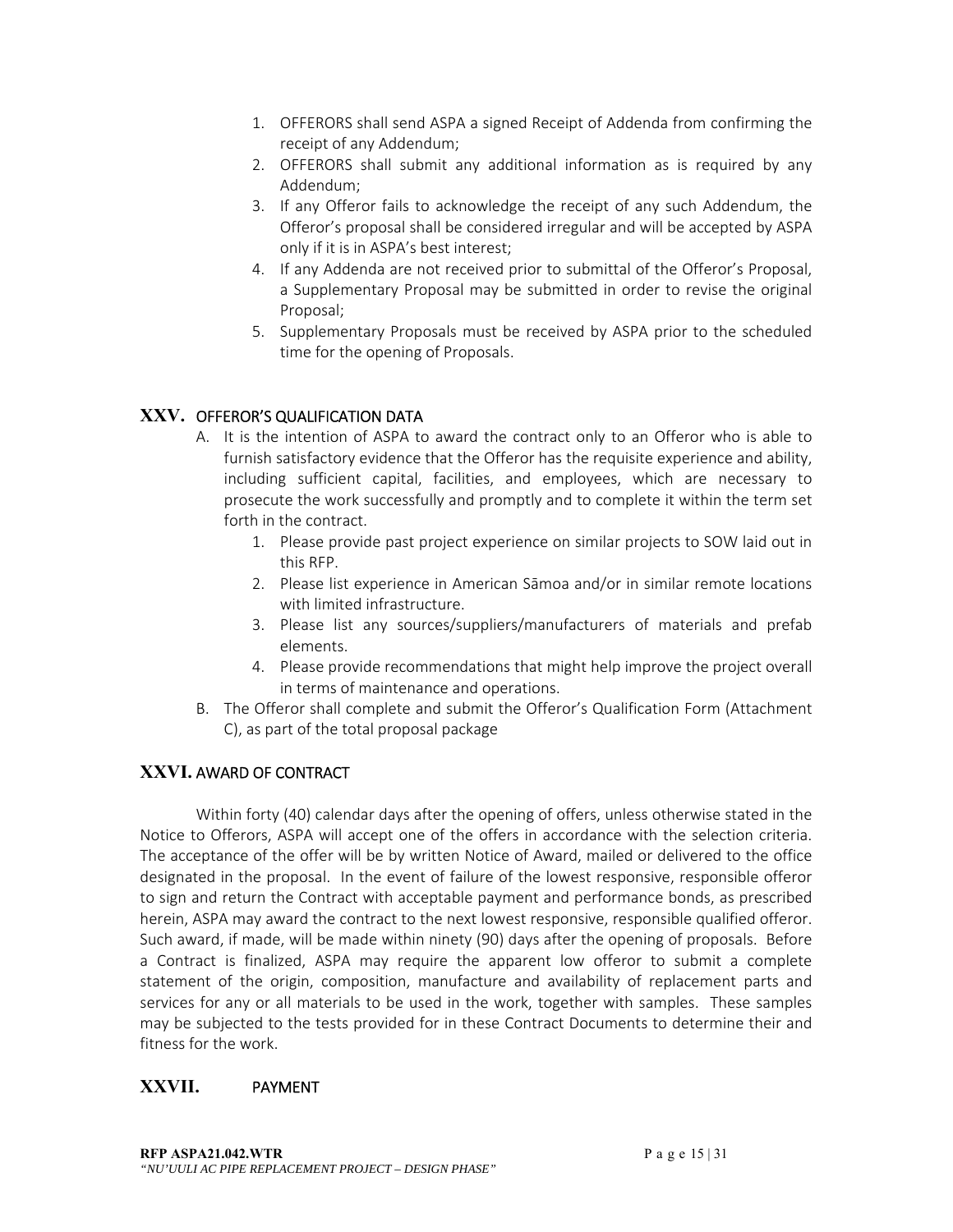- A. General. In consideration of the faithful performance of the Work prosecuted in accordance with the provisions of the Contract, ASPA will pay the Contractor in United States dollars for all such goods and services delivered or rendered pursuant to the Contract on the basis of percentage of completion for lump sum items and unit price for all other items, all as more particularly described in the Contract.
- B. Partial Payments. Partial Payments may be made from time to time as provided in the Contract. Partial payments shall not be construed to affect the right, hereby reserved, of ASPA to reject the whole or any part of any work, should such work be later found not to comply with the provisions of the Contract. All estimated quantities of work for which partial payments have been made are subject to review and correction on the final estimate. Payment by ASPA and acceptance by the Contractor of partial payments based on periodic estimates of quantities of work performed shall not, in any way, constitute acceptance of the estimated quantities used as the basis for computing the amount of the partial payments.

Before the first working day of each calendar month, the Contractor shall prepare a detailed estimate of the amount earned for the separate portions of the work for review and approval by ASPA. As used in this Section, the words "amount earned" means the value, on the date of the estimate for partial payment, of the work completed in accordance with the Contract and the value of approved materials delivered to the project site suitably stored and protected prior to incorporation into the work.

- C. ASPA's Right To Withhold Amount. In addition to any other amount which ASPA may otherwise retain hereunder or under the Contract, in the event the successful Offeror is in material breach of the Contract, ASPA may withhold all or part of any payment or payments otherwise due the Contractor if ASPA reasonably determines such additional withholding is necessary to ensure Contractor's compliance with the agreed upon terms of the contract.
- D. Qualification For Partial Payment For Materials Delivered. Materials, as used herein, shall be considered those items which are fabricated and manufactured material and equipment. Only those materials for which the Contractor can transfer clear title to ASPA will be qualified for partial payment. To receive partial payment for materials delivered to the site, but not incorporated in the work, it shall be necessary for the Contractor to submit to the Engineer, at least seven (7) days prior to the end of said month, a list of such materials. At his sole discretion, the Engineer will approve items for which partial payment is to be made. Invoices of suppliers must support the Contractor's actual net cost for the materials. Proper storage and protection shall be provided by the Contractor, and as approved by an ASPA engineer. Final payment shall be made only for materials actually incorporated in the work and, upon acceptance of the work, all materials remaining for which advance payments had been made shall revert to the Contractor, unless otherwise agreed, and partial payments made for these items shall be deducted from the final payment for the Work. Partial payments will include surface shipping costs to American Samoa. Bills of lading will be provided by the Contractor to determine actual shipping costs. Partial payments shall not exceed Sixty percent (60%) of material and shipping costs. No payment will be made for on-island transshipment to work site.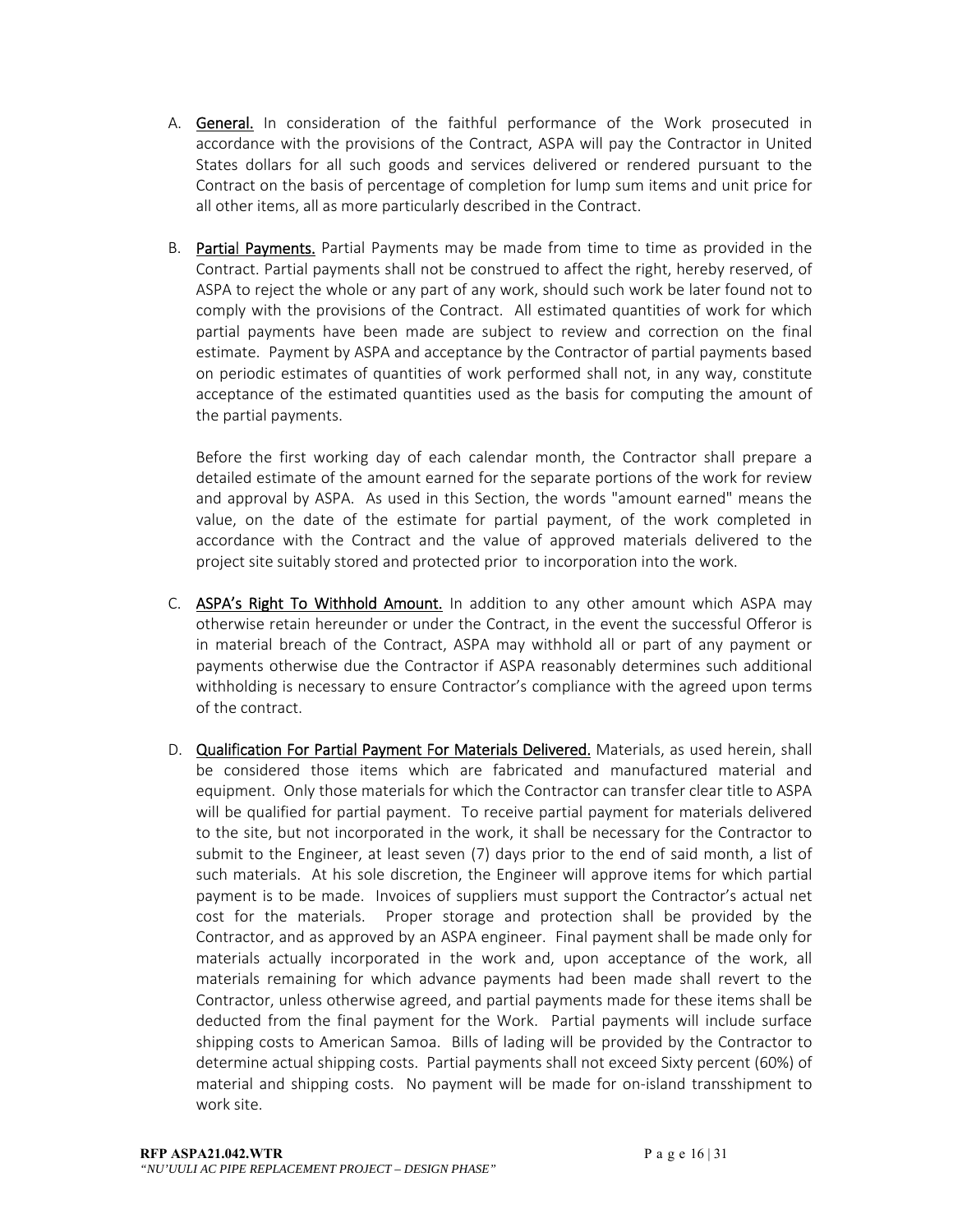## **XXVIII.** CONTRACTOR'S LICENSE

 Offerors who are not from American Samoa shall be licensed in accordance with the provisions of their respective state and country and shall be skilled and regularly engaged in the general type and size of work called for under this RFP. The selected Offeror shall have an American Samoa Business license prior to execution of the Contract. Offerors from American Samoa shall be licensed in accordance with the American Samoa rules and regulations for Contractors.

## **XXIX.** PRIMARY OFFEROR

The award, if made, will be to a single Offeror. The selected primary Offeror will be responsible for successful performance of all subcontractors and support services offered in response to this Bid. Furthermore, the ASPA will consider the primary Offeror to be the sole point of contact regarding contractual matters for the term of the Agreement. The Offeror must not assign financial documents to a third-party without prior written approval by ASPA, and an amendment to the resulting Agreement.

#### **XXX.** SUBCONTRACTOR

- A. Any Subcontractor that the Offeror chooses to use in fulfilling the requirements of this RFP, and which is expected to receive more than ten percent (10%) of the value of the Agreement, must also meet all Administrative, Business and Technical Requirements of the RFP, as applicable.
- B. Nothing contained in the resulting Agreement shall create any relationship between ASPA and any Subcontractors, and no subcontract shall relieve the Offeror of its responsibilities and obligations. The Offeror is fully responsible to the Government for the acts and omissions of its Subcontractors and of persons either directly or indirectly employed by any of them.
- C. The Prime Offeror's obligation to pay its subcontractors is an independent obligation from ASPA's obligation to pay or to enforce the payment of any money to any subcontractor. Offeror is solely responsible for any payments to or claims made by subcontractor.
- D. The Offeror must not change Subcontractor(s) if such changes conflict with the work to be performed under this contract. ASPA recognizes that changes to Subcontractor(s) may be necessary and in the best interests of ASPA, however, advance notification of a contemplated change and the reasons for such change must be made to ASPA no less than ten (10) Business Days prior to the existing Subcontractor's termination. If this should occur, the Offeror should be aware that the ASPA contract administrator or designee must approve any changes to the subcontractor(s) prior to the termination of the existing Subcontractor(s).This also includes any changes made between submittal of the Final Offer and actual start of the contract.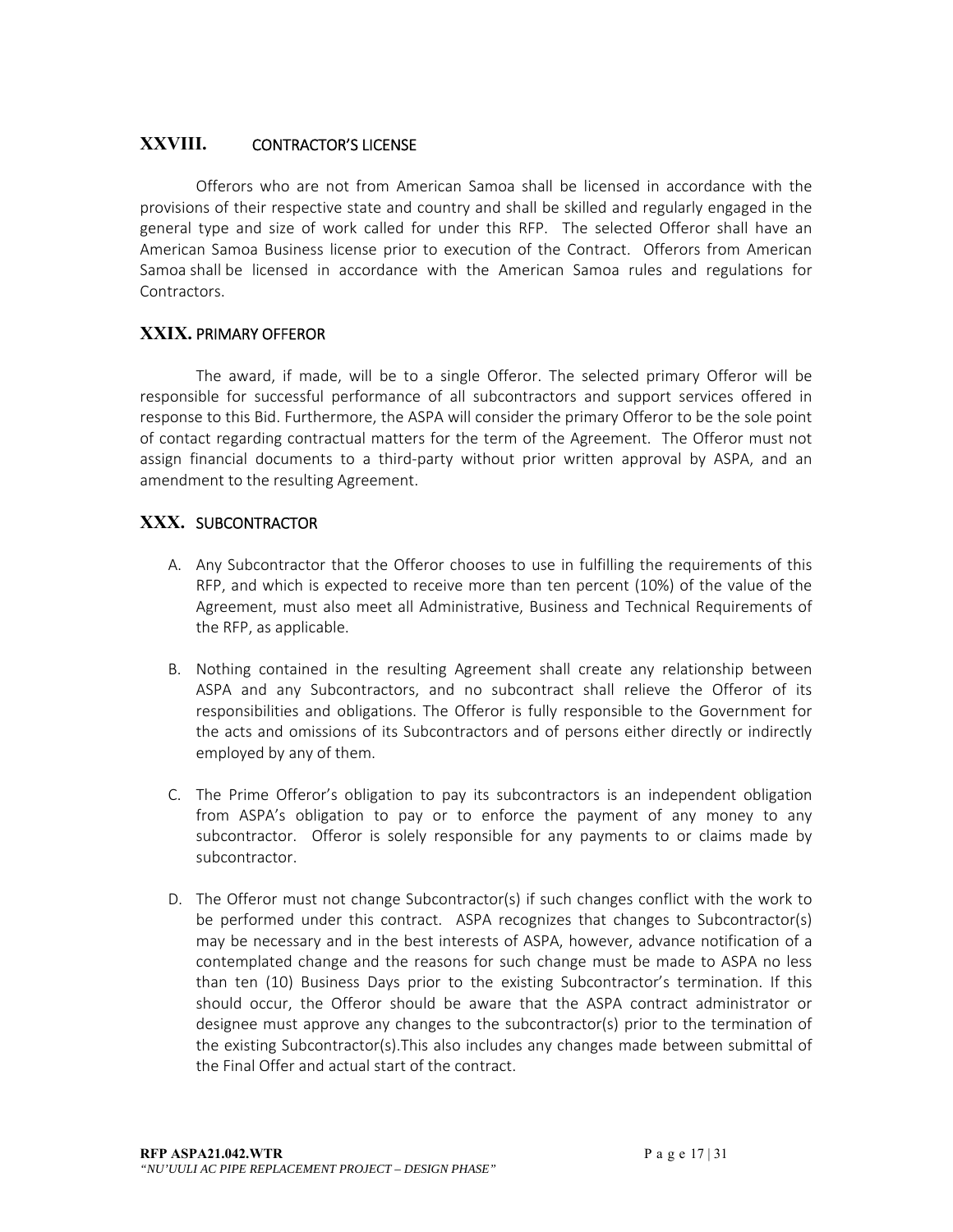E. ASPA will not compensate the Offeror for any of the Offeror's time or effort to educate or otherwise make the new Subcontractor(s) ready to begin work on the contract.

## **XXXI.** LISTING OF SUBCONTRACTOR

 All offers shall include the names of each firm to be engaged by the offeror as a subcontractor in the performance of the Contract. The nature and scope of work to be performed by such subcontractor shall also be included. ASPA shall not be responsible for payment to any joint contractor or subcontractor. ASPA only recognizes its contractual payment obligations to the successful offeror.

## **XXXII.** PROOF OF COMPETENCY OF SUBCONTRACTOR

Any offeror may be required to furnish evidence, satisfactory to ASPA, that proposed subcontractors have sufficient means, equipment, and experience in the types of work called for to assure completion of the contract in a satisfactory manner.

#### **XXXIII.** INSURANCE

- A. The Architect/Engineer shall maintain insurance in the amounts and types as determined by the Owner in its sole and absolute discretion and such insurance shall be procured from a reputable insurer qualified to do business in the Territory of American Samoa as part of the Architect/Engineer's Basic Services and at no additional cost to the Owner. The Architect/Engineer shall include the Owner and the Construction Manager as an additional insured party on all of the Architect/Engineer's insurance policies, except for the Workers' Compensation and professional liability policies. The policy endorsement shall grant the additional insured liability status stated herein. The Architect/Engineer shall submit to the Owner prior to the execution of the contract, an appropriate Certificate of Insurance which certifies that the Architect/Engineer has procured the insurance required by the Owner. Insurance policies shall provide the Owner with a thirty-day (30-day) notice of cancellation, non-renewal or change in insurance coverage. The successful firm must provide and maintain the following minimum limits of insurance coverage during the period of performance required under the contract:
- B. During the term of the Agreement the Contractor shall maintain such public liability and property damage insurance, and automobile public liability that shall protect the Contractor from claims for damages for personal injury, including accidental death, as well as from claims for direct property damage, which may arise from negligent operations under the Agreement, whether such operations are by itself or by a subcontractor or by anyone directly or indirectly employed by either of them. The amounts of such insurance shall be as follows
	- a. Workmen's Compensation: The Contractor shall maintain such statutory amounts of workmen's compensation insurance as are set forth in the American Samoa Code Annotated and American Samoa Administrative Code.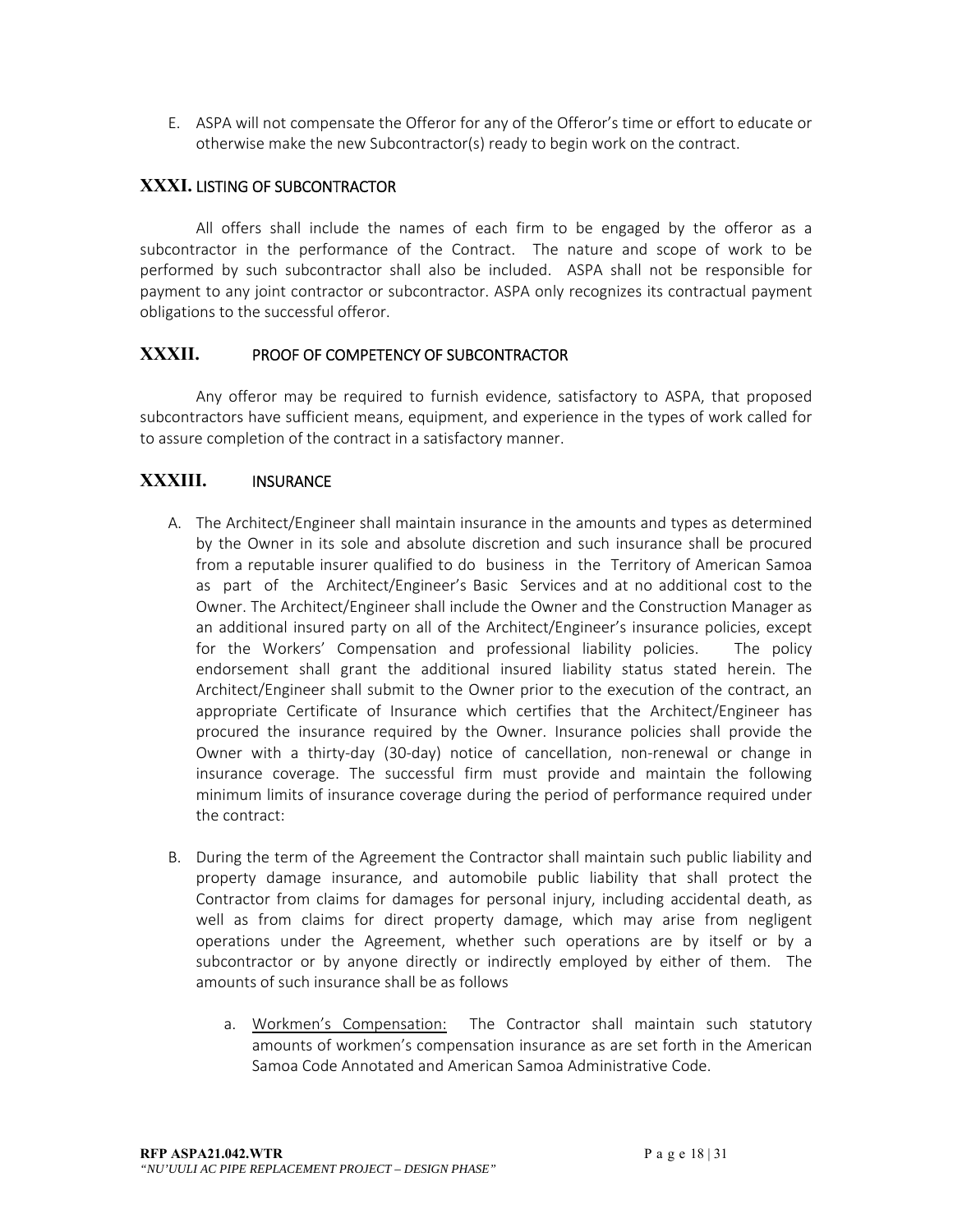- b. Employer's Liability: The Contractor shall maintain employer liability insurance in the amount of Two Million (\$2,000,000 USD).
- c. Public/General Liability: Public/General liability shall include coverage for wrongful death claims, and shall not exclude coverage for explosion, collapse, or underground exposure.
	- i. The Contractor shall maintain public/general liability insurance covering third party bodily/personal injury in the amount of Five Hundred Thousand Dollars (\$500,000 USD) per person/per occurrence with an aggregate of One Million Dollars (\$1,000,000 USD).
	- ii. The Contractor shall maintain public/general liability insurance covering property damage in the amount of Five Hundred Thousand Dollars (\$500,000 USD) per person/per occurrence or coverage that is equivalent as currently available.
	- iii. The Owner and Project Manager shall be named as additional insured with respect to general liability.
- d. Automobile Liability:
	- i. Bodily/personal injury. The Contractor shall maintain automobile liability insurance covering third party bodily/personal injury in the amount of Five Hundred Thousand Dollars (\$500,000 USD) per person/per occurrence with an aggregate of One Million Dollars (\$1,000,000 USD).
	- ii. Property damage. The Contractor shall maintain automobile liability insurance covering property damage in the amount of Five Hundred Thousand Dollars (\$500,000USD) per person/per occurrence with an aggregate of One Million Dollars (\$1,000,000 USD).
- e. Professional Liability:
	- i. One million (\$1,000,000) errors and omissions/malpractice per occurrence

# **XXXIV.** REQUIRED REPORTS

A. In addition to any requirements specified in the SOW, the Contractor shall also provide a monthly report of services completed. Monthly reports for the previous month shall be submitted to the Project Engineer before the  $10<sup>th</sup>$  day of each new month for verification prior to sending to any other ASPA office including the Accounting Division.

# **XXXV.** AMERICAN SAMOA LICENSES, PERMITS, TAXES AND IMPORT DUTY

The Contractor shall be cognizant of and comply with all American Samoa Government ("ASG") laws and ordinances pertaining to licenses, permits, tax structure and import duties. Additionally, the Contractor shall: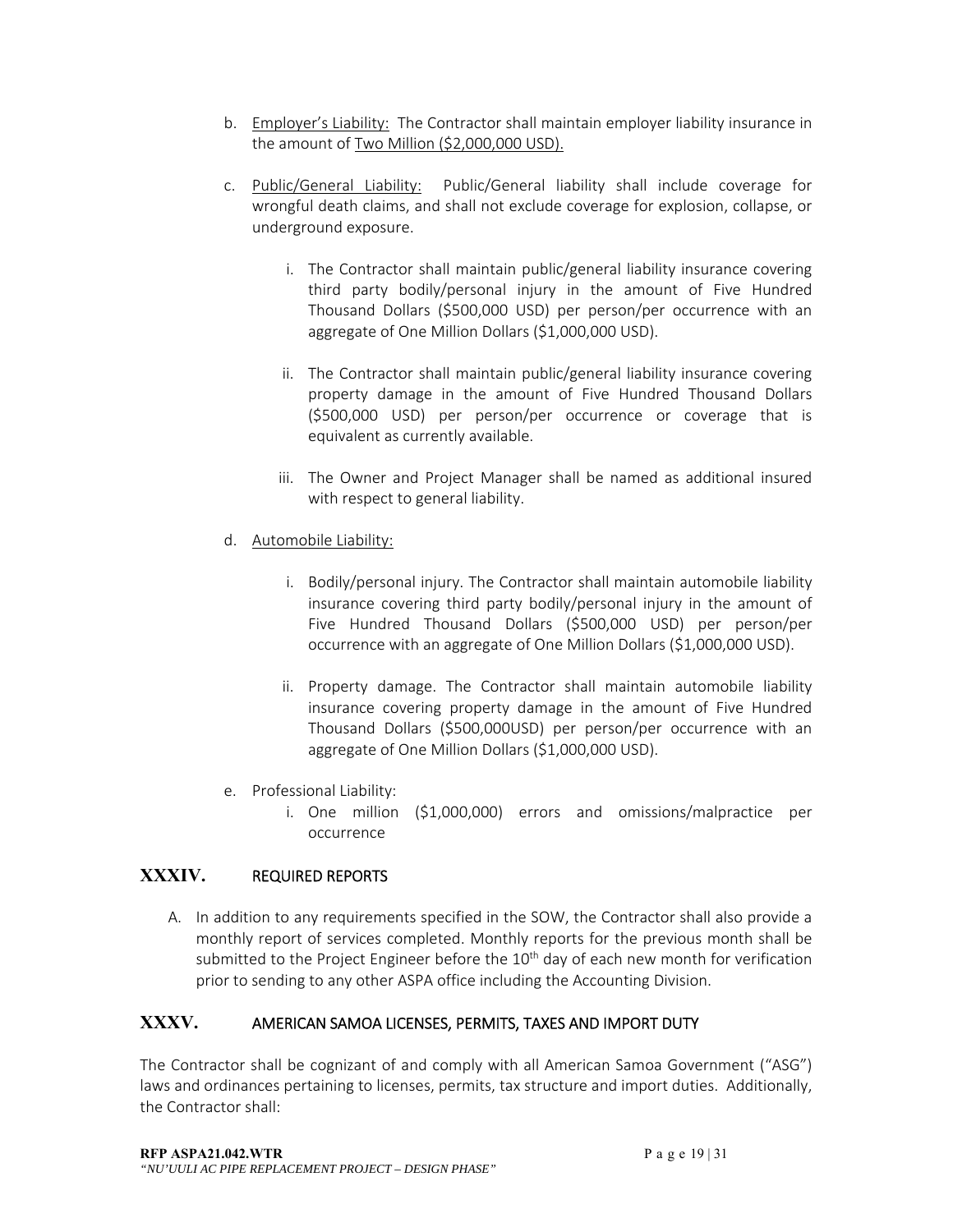- A. Have or obtain an ASG business and contractor's license as may be required by applicable law to perform the required contractual work. Over-the-highway vehicles require American Samoa Licenses. Operator's licenses are required;
- B. Be cognizant that American Samoa is a protectorate of the United States located outside the jurisdiction of the U.S. Customs and U.S. Immigration Department. The Contractor's equipment that will be returned to the United States will be subjected to customs or import duty unless properly manifested before shipment from the United States. Excise Tax on equipment to be incorporated into the project or used on this project may be waived upon written request. Should the Contractor elect to sell the equipment locally upon completion of the contract or to use the equipment for other than this project rather than shipping the equipment away from American Samoa, the equipment will then be subject to the appropriate duty rate. Equipment imported for use other than on this project is also subject to local tax; and
- C. Comply with the Workmen's Compensation Act and maintain a compliant Health and Safety Plan. A copy of this plan shall be provided to ASPA.

## **XXXVI.** ADDITIONAL AMERICAN SAMOA REGULATIONS

Offerors are advised of the following:

- A. Foreign\_Labor: Contractors must exercise good judgment in recruiting skilled foreign labor. Unskilled labor used on the project shall be American Samoa residents and/or granted permission by law to work in American Samoa. The Contractor shall conform to the current immigration laws and Codes of American Samoa.
- B. Social Security for Aliens: Alien technicians brought in to perform the work will be required to register and receive a social security number if they do not already possess one.
- C. Necessary Inoculations: Inoculations shall be as required by the United States Public Health Service. It will be the Contractor's responsibility to determine that these inoculations are obtained prior to entry from any foreign country or possession.
- D. Costs of Transportation: The Contractor will be expected to include in its bid, among other things, the cost of transporting equipment, materials and personnel to and from American Samoa.
- E. Labor and Material Furnished by ASPA: No labor and materials will be furnished by ASPA. Certain materials and equipment may be made available to Contractor for its use and access, but only in the sole discretion of ASPA. Offerors should not assume when preparing bids that ASPA material and equipment will be available for their use.
- F. Equipment and Project Warranty and Maintenance Requirements: All bids should include the cost of a one-year equipment and workmanship warranty, or length of warranty specified in the project specifications, attached hereto as Attachment I. Warranties shall include the cost of all parts, labor, equipment, shipping, and onsite visits to repair or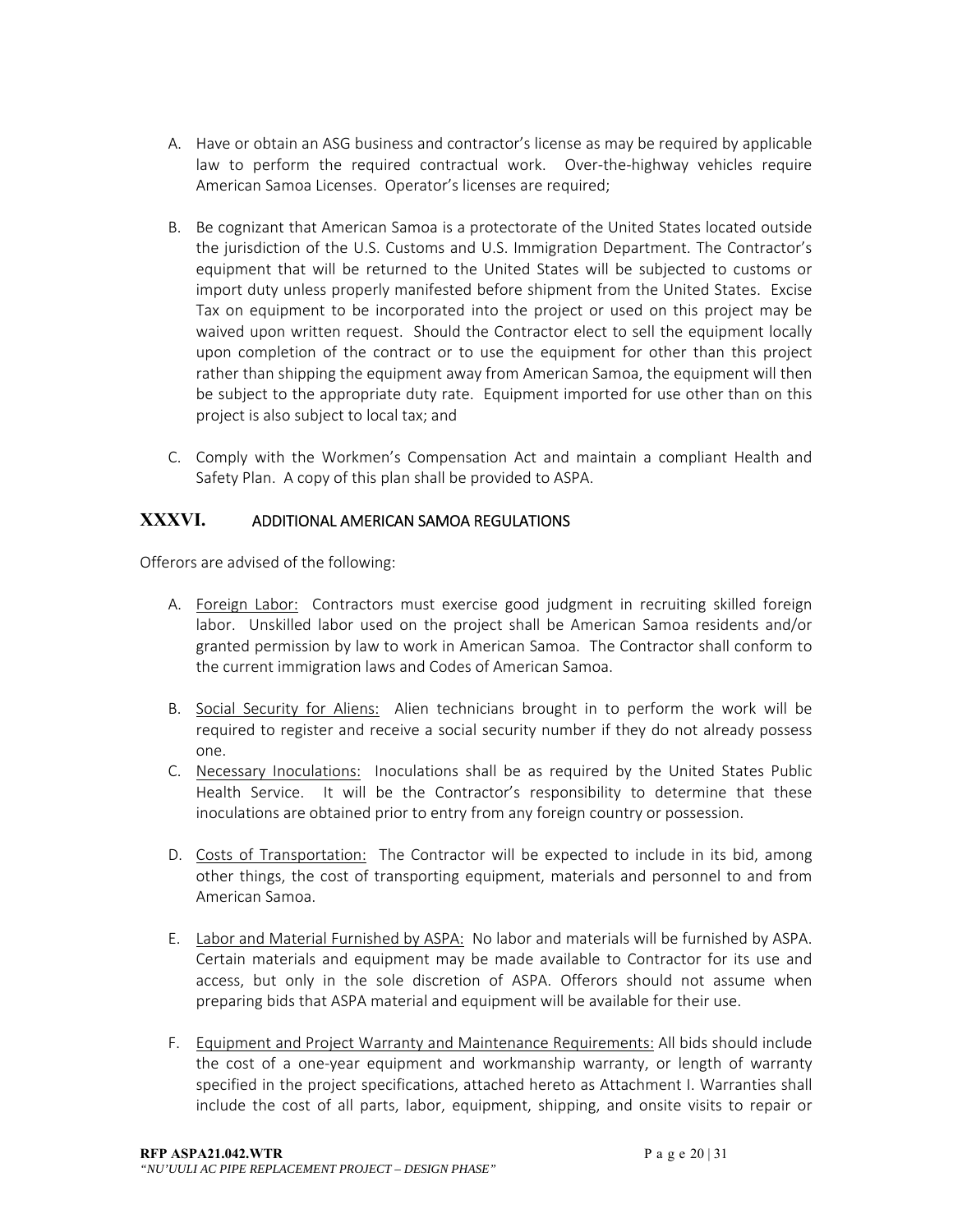replace any deficient equipment, material, or workmanship and include, at a minimum, at least one site visit by the contractor within 1 year of substantial completion ordered at ASPA's sole discretion.

## **XXXVII.** TIME IS OF THE ESSENCE

Time is of the essence in completing the work to be performed under the contract. Delays and extensions of time will not be allowed, and a penalty fee equal to 1% of the total contract shall be assessed per day for not meeting any of the milestones agreed upon between ASPA Project Engineer.

#### **XXXVIII.** REPRESENTATION REGARDING ETHICS IN PUBLIC PROCUREMENTS

By submitting a bid, each Offeror represents that it has not knowingly influenced and agrees that it will not knowingly attempt to influence any ASPA employee to breach any applicable ethical standards and represents that it has not violated, it is not violating and promises that it will not violate the prohibition against gratuities and kickbacks set forth in § 9‐ 103 of ASPA Procurement Rules or other applicable law.

#### **XXXIX.** REPRESENTATION REGARDING CONTINGENT FEES

The offeror represents that it has not retained a person to solicit or secure an ASPA contract upon an agreement or understanding for a commission, percentage, brokerage, or contingent fee; except for retention of bona fide employees or bona fide established commercial selling agencies for the purpose of securing business.

## **XL.** COMPLIANCE WITH LAWS

 Offerors who are awarded a contract under this solicitation shall comply with the applicable standards, provisions and stipulations of all pertinent Federal and/or local laws, rules and regulations relative to the performance of this contract and the furnishing of goods.

#### **XLI.** USE OF SMALL AND MINORITY FIRMS, WOMEN'S BUSINESS ENTERPRISE AND LABOR SURPLUS AREA FIRMS.

All offerors must commit to taking affirmative steps to assure that minority firms, women's business enterprises, and labor surplus area firms are used when possible. Affirmative steps include:

- A. Placing qualified small and minority businesses and women's business enterprises on solicitation lists;
- B. Assuring that small and minority businesses, and women's business enterprises are solicited whenever they are potential sources;
- C. Dividing total requirements, when economically feasible, into smaller tasks or quantities to permit maximum participation by small and minority business, and women's business enterprises;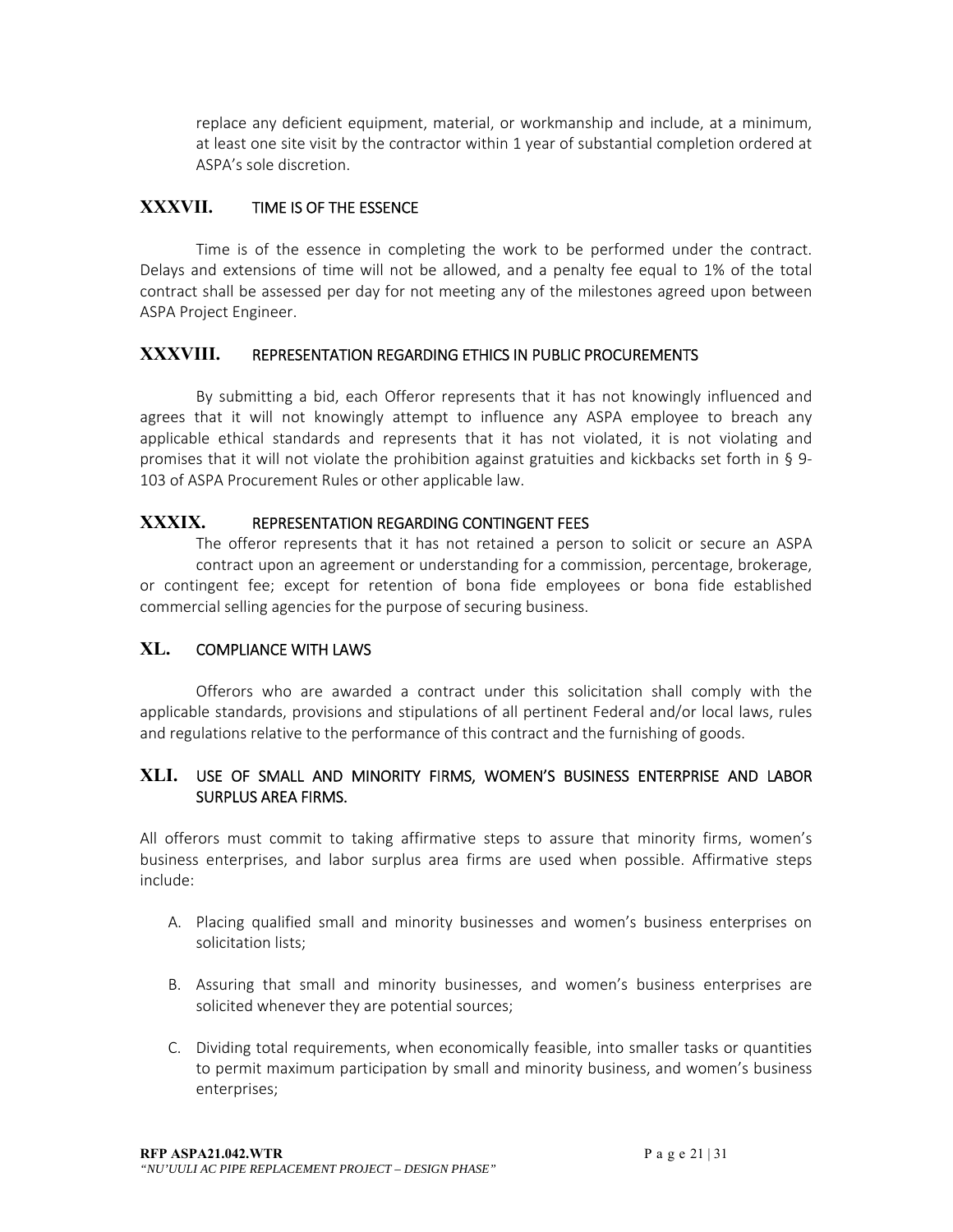- D. Establishing delivery schedules, where the requirement permits, which encourage participation by small and minority business, and women's business enterprises; and
- E. Using the services and assistance of the Small Business Administration, and the Minority Business Development Agency of the Department of Commerce.

## **XLII.** COMPLIANCE WITH FEDERAL REGULATIONS

The Work will be funded by one or more federal agencies. As such, all offerors must agree to comply with applicable federal laws and regulations, including, but not limited to:

- A. Executive Order 11246 of September 24, 1965, entitled "Equal Employment Opportunity,"as amended by Executive Order 11375 of October 13, 1967, and as supplemented in Department of Labor Regulations (41 CFR chapter 60);
- B. The Copeland "Anti-Kickback" Act (18 U.S.C. 874) as supplemented in Department of Labor regulations (29 CFR part 3);
- C. The Davis‐Bacon Act (40 U.S.C. 276a to 276a‐7) as supplemented by Department of Labor regulations (29 CFR part 5);
- D. Sections 103 and 107 of the Contract Work Hours and Safety Standards Act (40 U.S.C. 327‐330) as supplemented by Department of Labor regulations (29 CFR part 5); and
- E. Applicable standards, orders, or requirements issued under section 306 of the Clean Air Act (42 U.S. C. 1857(h)), section 508 of the Clean Water Act (33 U.S.C. 1368), Executive Order 11738, and Environmental Protection Agency Regulations (40 CFR part 15).

#### **XLIII.** VENUE AND CHOICE OF LAW

- A. Venue: The obligations of the parties hereto are performed in American Samoa, and if legal action is necessary to enforce same, exclusive venue shall be within American Samoa.
- B. Governing Law: This contract shall be governed by and construed in accordance with the laws and case decisions of American Samoa contractual matters for the term of the Agreement. The Offeror must not assign financial documents to a third-party without prior written approval by ASPA, and an amendment to the resulting Agreement.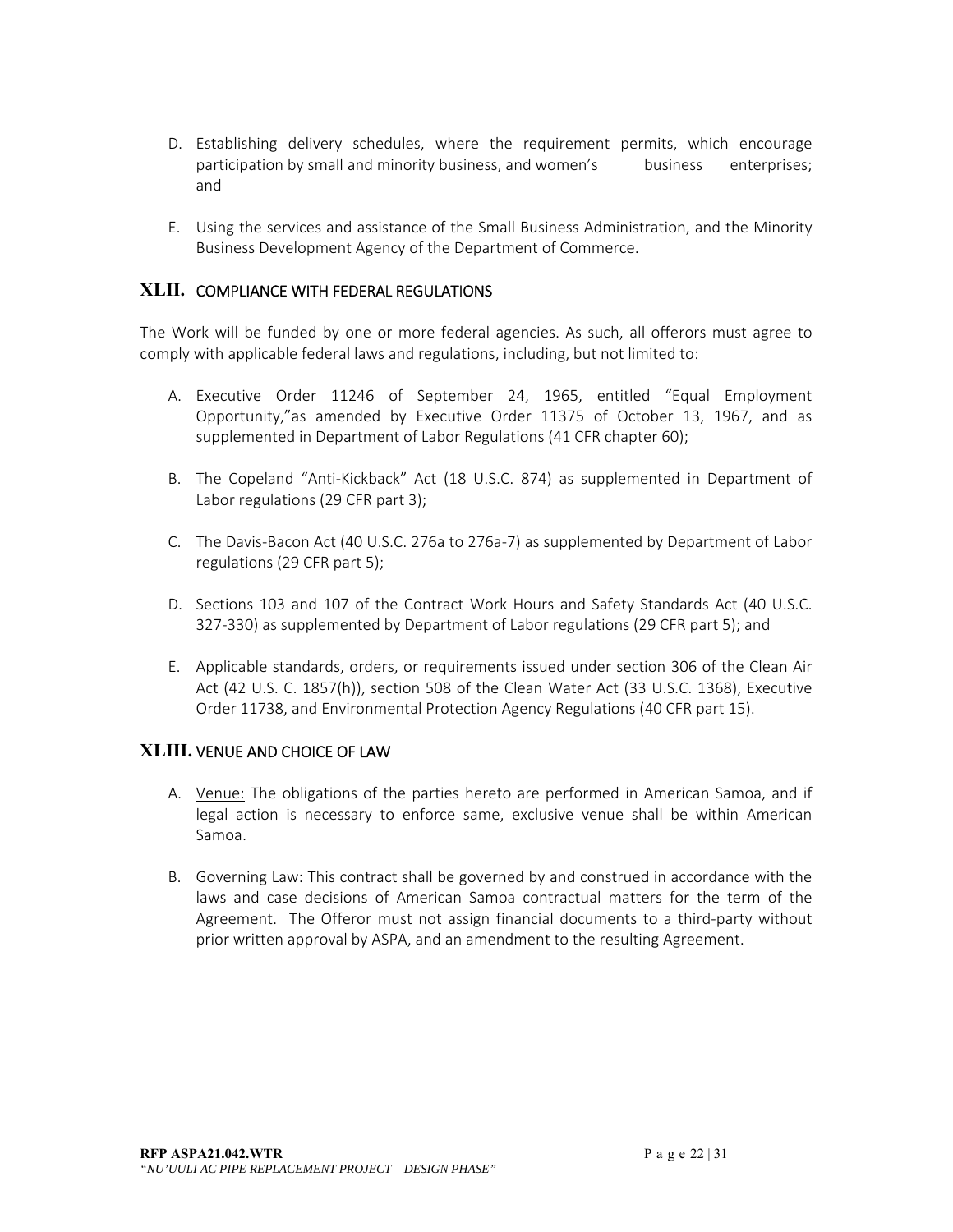## ATTACHMENT A (PROPOSAL TRANSMITTAL FORM)

Date:

AMERICAN SAMOA POWER AUTHORITY

\_\_\_\_\_\_\_\_\_\_\_\_\_\_\_\_\_\_\_\_\_\_\_\_\_\_\_

\_\_\_\_\_\_\_\_\_\_\_\_\_\_\_\_\_\_\_\_\_\_\_\_\_\_\_

To Whom It May Concern:

The undersigned (hereafter referred to as the Offeror) hereby proposes and agrees to furnish all of the requested submittal and proposal information pertaining to

#### RFP NO. ASPA21.042.WTR NU'UULI AC PIPE REPLACEMENT PROJECT – DESIGN PHASE

In accordance with the Scope of Work (Attachment B), General Terms and Conditions, and other procurement requirements specified in this document for the prices stated in the itemized proposal form(s) attached hereto, plus any and all sums to be added and/or deducted resulting from all extra and/or omitted work in accordance with the unit and/or lump sum prices stated in the itemized proposal form attached hereto.

The undersigned has read and understands the proposal requirements, and is familiar with and knowledgeable of the local conditions at location(s) where the work is to be performed. The Offeror has read the Request for Proposal Instructions and General Terms and Conditions attached to ascertain that all of the requirements (see check boxes) of the cost proposal are submitted in the proposal envelope, with five copies, at the date and time for proposal opening. (See Page Five of this document, "SPECIAL REMINDERS TO PROSPECTIVE OFFERORS" to verify that all four submittal requirement boxes have been checked.)

Signed Signed Signed Seal and Seal and Seal and Seal and Seal and Seal and Seal and Seal and Seal and Seal and

Date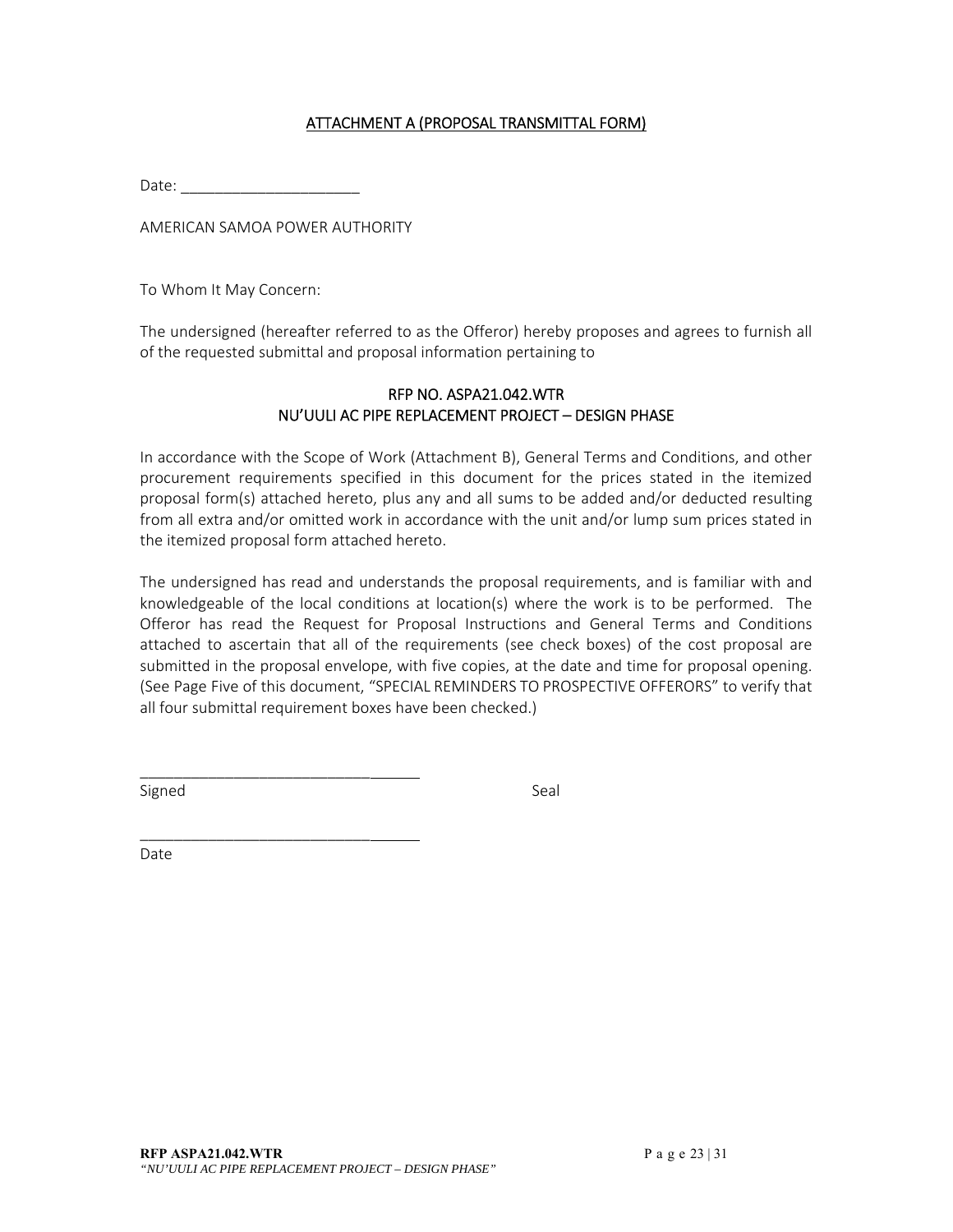# ATTACHMENT B (SCOPE OF WORK)

(Attached Separately)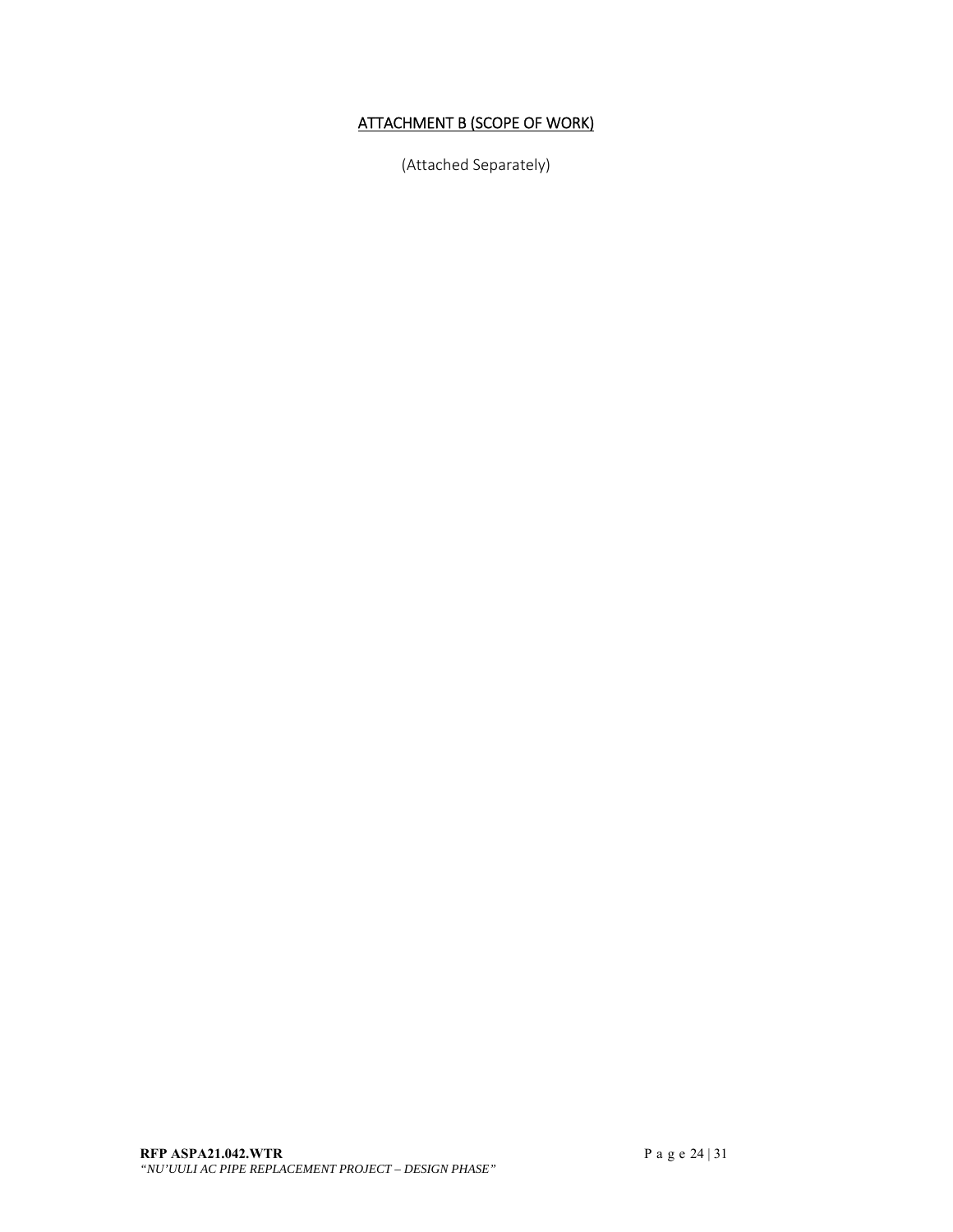## ATTACHMENT C (OFFEROR QUALIFICATION FORM)

| 1. |                                                                                                                                                                              |  |
|----|------------------------------------------------------------------------------------------------------------------------------------------------------------------------------|--|
| 2. |                                                                                                                                                                              |  |
|    |                                                                                                                                                                              |  |
|    |                                                                                                                                                                              |  |
|    |                                                                                                                                                                              |  |
|    | d. Fax Number:                                                                                                                                                               |  |
|    |                                                                                                                                                                              |  |
| 3. |                                                                                                                                                                              |  |
| 4. | Type of Business (please check one):                                                                                                                                         |  |
|    | Corporation                                                                                                                                                                  |  |
|    | Partnership                                                                                                                                                                  |  |
|    | Proprietorship                                                                                                                                                               |  |
|    | Joint Venture                                                                                                                                                                |  |
|    | Note: For Corporations - Articles of Incorporation Certification must be on record with<br>the Treasurer of American Samoa. Copies of partnership agreements and articles of |  |

*the Treasurer of American Samoa. Copies of partnership agreements and articles of incorporation must be submitted to the revenue branch with application form and relevant documents. Aliens cannot operate sole ownership enterprises and partnerships with aliens are subject to immigration board review.* 

\_\_\_\_\_\_\_\_\_\_\_\_\_\_\_\_\_\_\_\_\_\_\_\_\_\_\_\_\_\_\_\_\_\_\_\_\_\_\_\_\_\_\_\_\_\_\_\_\_\_\_\_\_\_\_\_\_\_\_\_\_\_\_\_\_\_\_\_\_\_\_\_

5. Place of Organization or State of Incorporation:\_\_\_\_\_\_\_\_\_\_\_\_\_\_\_\_\_\_\_\_\_\_\_\_\_\_\_

\_\_\_\_\_\_\_\_\_\_\_\_\_\_\_\_\_\_\_\_\_\_\_\_\_\_\_\_\_\_\_\_\_\_\_\_\_\_\_\_\_\_\_\_\_\_\_\_\_\_\_\_\_\_\_\_\_\_\_\_

\_\_\_\_\_\_\_\_\_\_\_\_\_\_\_\_\_\_\_\_\_\_\_\_\_\_\_\_\_\_\_\_\_\_\_\_\_\_\_\_\_\_\_\_\_\_\_\_\_\_\_\_\_\_\_\_\_\_\_\_

\_\_\_\_\_\_\_\_\_\_\_\_\_\_\_\_\_\_\_\_\_\_\_\_\_\_\_\_\_\_\_\_\_\_\_\_\_\_\_\_\_\_\_\_\_\_\_\_\_\_\_\_\_\_\_\_\_\_\_\_

- 6. Owner's Names and Addresses (if not a Corporation):
- 7. For Corporations: Names and Addresses of Directors, Officers, and Stockholders with 20% or greater interest in the company.

\_\_\_\_\_\_\_\_\_\_\_\_\_\_\_\_\_\_\_\_\_\_\_\_\_\_\_\_\_\_\_\_\_\_\_\_\_\_\_\_\_\_\_\_\_\_\_\_\_\_\_\_\_\_\_\_\_\_\_\_\_\_\_\_\_\_\_\_\_\_\_\_

\_\_\_\_\_\_\_\_\_\_\_\_\_\_\_\_\_\_\_\_\_\_\_\_\_\_\_\_\_\_\_\_\_\_\_\_\_\_\_\_\_\_\_\_\_\_\_\_\_\_\_\_\_\_\_\_\_\_\_\_\_\_\_\_\_\_\_\_\_\_\_\_

8. List US States and Territories where company is registered as a foreign corporation.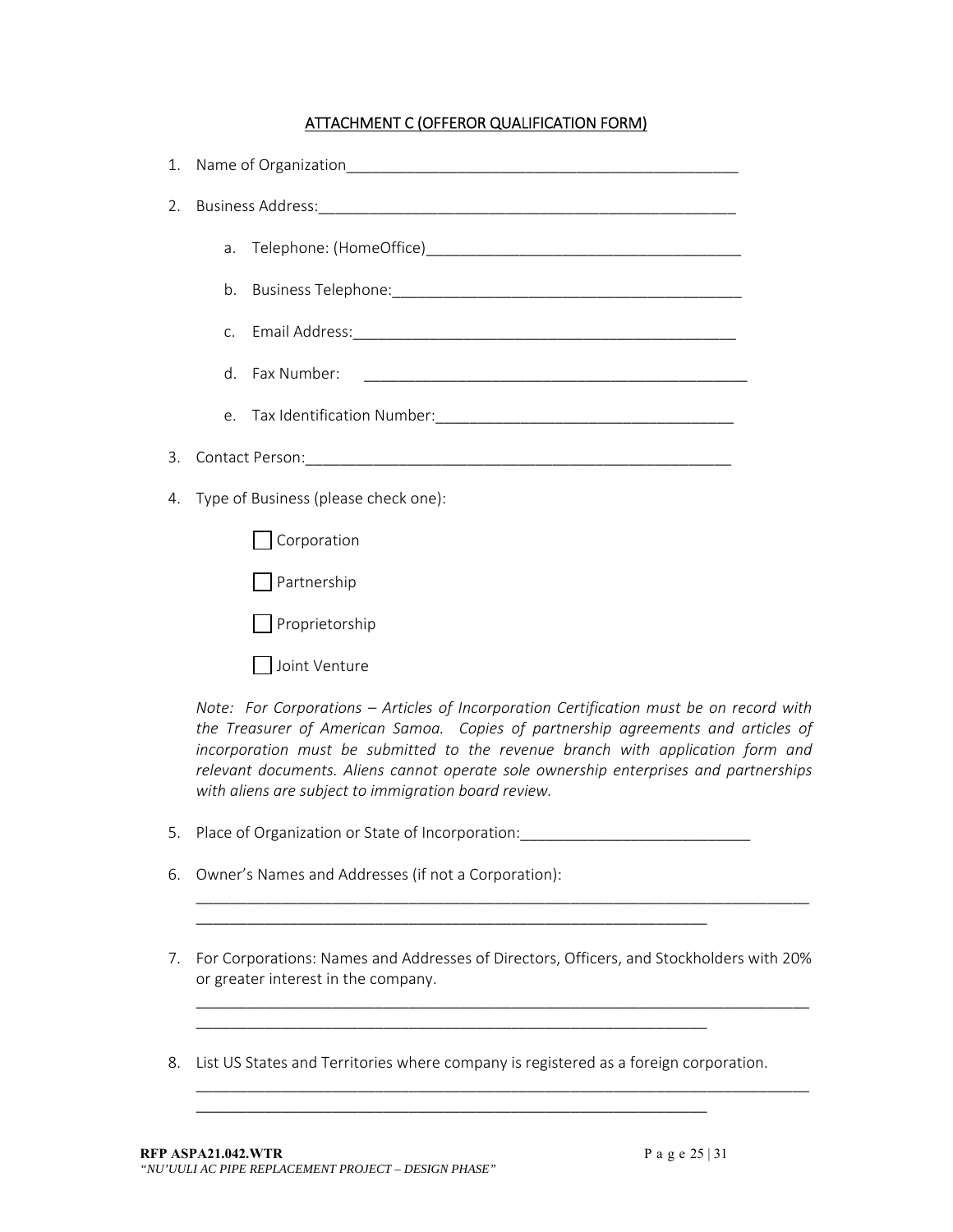9. List all projects of similar scope and extent to which the Offeror has conducted within the past five‐years; provide the dollar value contract amount for each project. And list project owner contact information for reference inquiries.

| Location               | and                                  | Date                                                                                                                                                                                                                                                                                                         | of   | Project: |
|------------------------|--------------------------------------|--------------------------------------------------------------------------------------------------------------------------------------------------------------------------------------------------------------------------------------------------------------------------------------------------------------|------|----------|
|                        |                                      | Nature and scope of contract (provide a brief project description): ____________                                                                                                                                                                                                                             |      |          |
|                        |                                      | Name and address of awarding agency or owner for which work was performed:                                                                                                                                                                                                                                   |      |          |
|                        |                                      | Name, address, and phone number of Contact Person for the agency:                                                                                                                                                                                                                                            |      |          |
|                        | Completion__________________________ |                                                                                                                                                                                                                                                                                                              | Date | of       |
| If not completed, why? |                                      |                                                                                                                                                                                                                                                                                                              |      |          |
|                        |                                      | Was contract performed under joint venture, if so with whom and under what<br>arrangement? Note also a series and a series of the series of the series of the series of the series of the series of the series of the series of the series of the series of the series of the series of the series of the se |      |          |
| Location               | and                                  | Date                                                                                                                                                                                                                                                                                                         | of   | Project: |
|                        |                                      | Nature and scope of contract (provide a brief project description):                                                                                                                                                                                                                                          |      |          |

 $\overline{\phantom{a}}$   $\overline{\phantom{a}}$   $\overline{\phantom{a}}$   $\overline{\phantom{a}}$   $\overline{\phantom{a}}$   $\overline{\phantom{a}}$   $\overline{\phantom{a}}$   $\overline{\phantom{a}}$   $\overline{\phantom{a}}$   $\overline{\phantom{a}}$   $\overline{\phantom{a}}$   $\overline{\phantom{a}}$   $\overline{\phantom{a}}$   $\overline{\phantom{a}}$   $\overline{\phantom{a}}$   $\overline{\phantom{a}}$   $\overline{\phantom{a}}$   $\overline{\phantom{a}}$   $\overline{\$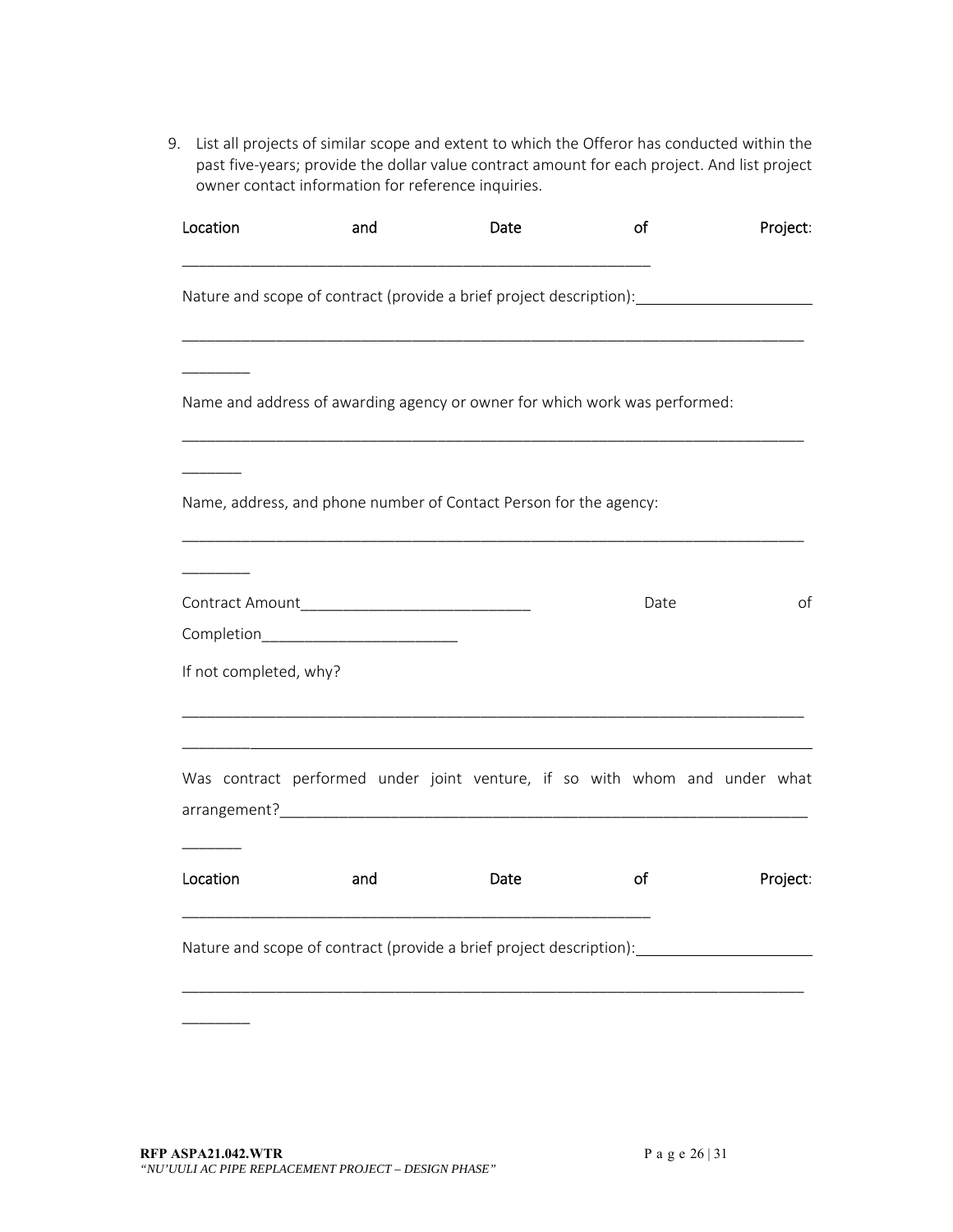Name and address of awarding agency or owner for which work was performed:

\_\_\_\_\_\_\_\_\_\_\_\_\_\_\_\_\_\_\_\_\_\_\_\_\_\_\_\_\_\_\_\_\_\_\_\_\_\_\_\_\_\_\_\_\_\_\_\_\_\_\_\_\_\_\_\_\_\_\_\_\_\_\_\_\_\_\_\_\_\_\_\_\_

| Name, address, and phone number of Contact Person for the agency:          |  |      |  |    |
|----------------------------------------------------------------------------|--|------|--|----|
|                                                                            |  | Date |  | οf |
| Completion____________________________                                     |  |      |  |    |
| If not completed, why?                                                     |  |      |  |    |
|                                                                            |  |      |  |    |
| Was contract performed under joint venture, if so with whom and under what |  |      |  |    |

10. List the name or names of supervisory personnel proposed to be employed on the work under this Contract, including the qualifications and experience record for each. Personnel resumes may be included within the Offeror's proposal submittal.

| No. | Names | Qualifications | Experience |
|-----|-------|----------------|------------|
|     |       |                |            |
|     |       |                |            |
|     |       |                |            |
|     |       |                |            |
|     |       |                |            |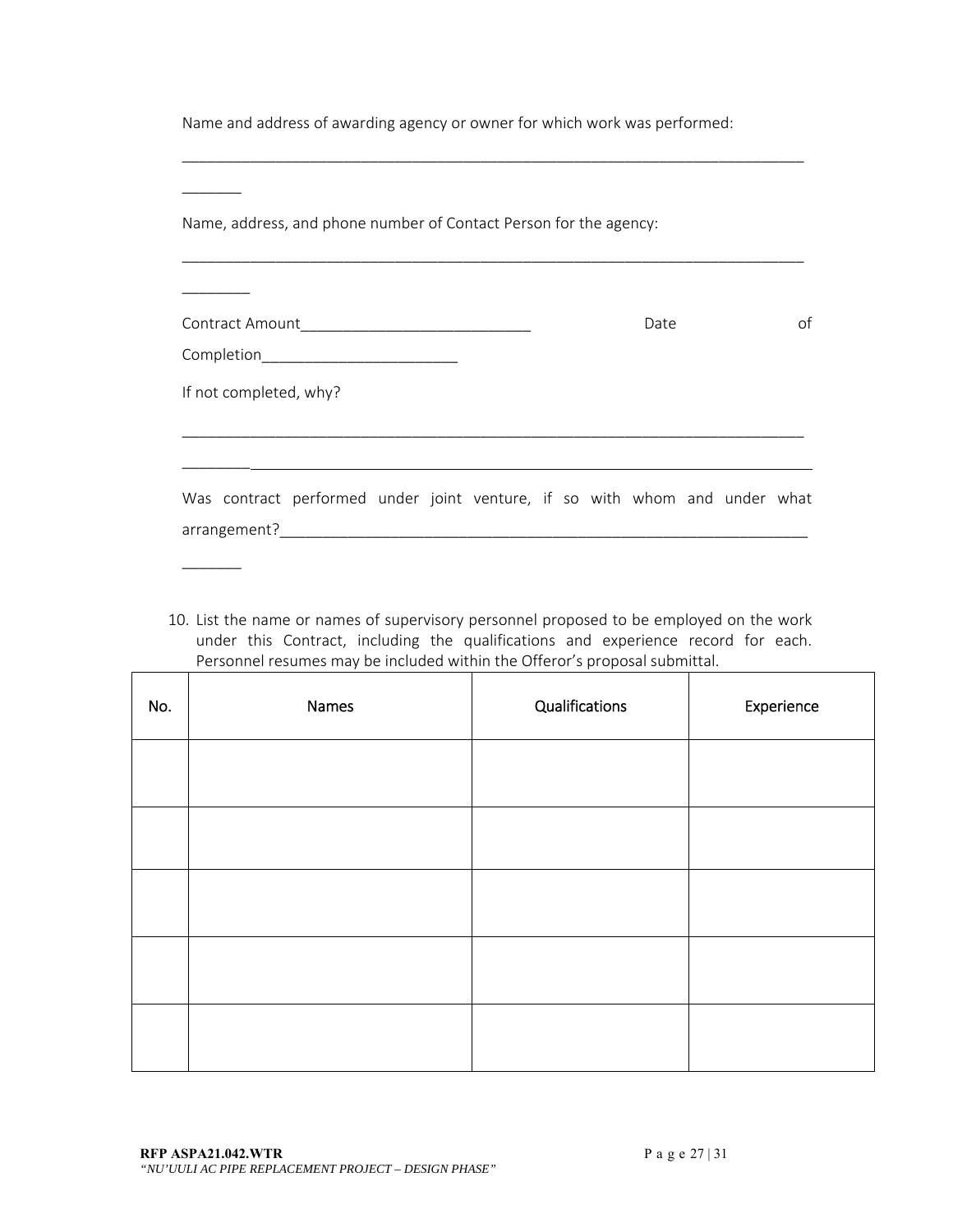11. List the names and addresses of at least three (3) references, one of which should be a bank or other lending institution, governmental agency, or bonding company.

| No. | Name of Reference | <b>Address and Contact Information</b> |
|-----|-------------------|----------------------------------------|
|     |                   |                                        |
|     |                   |                                        |
|     |                   |                                        |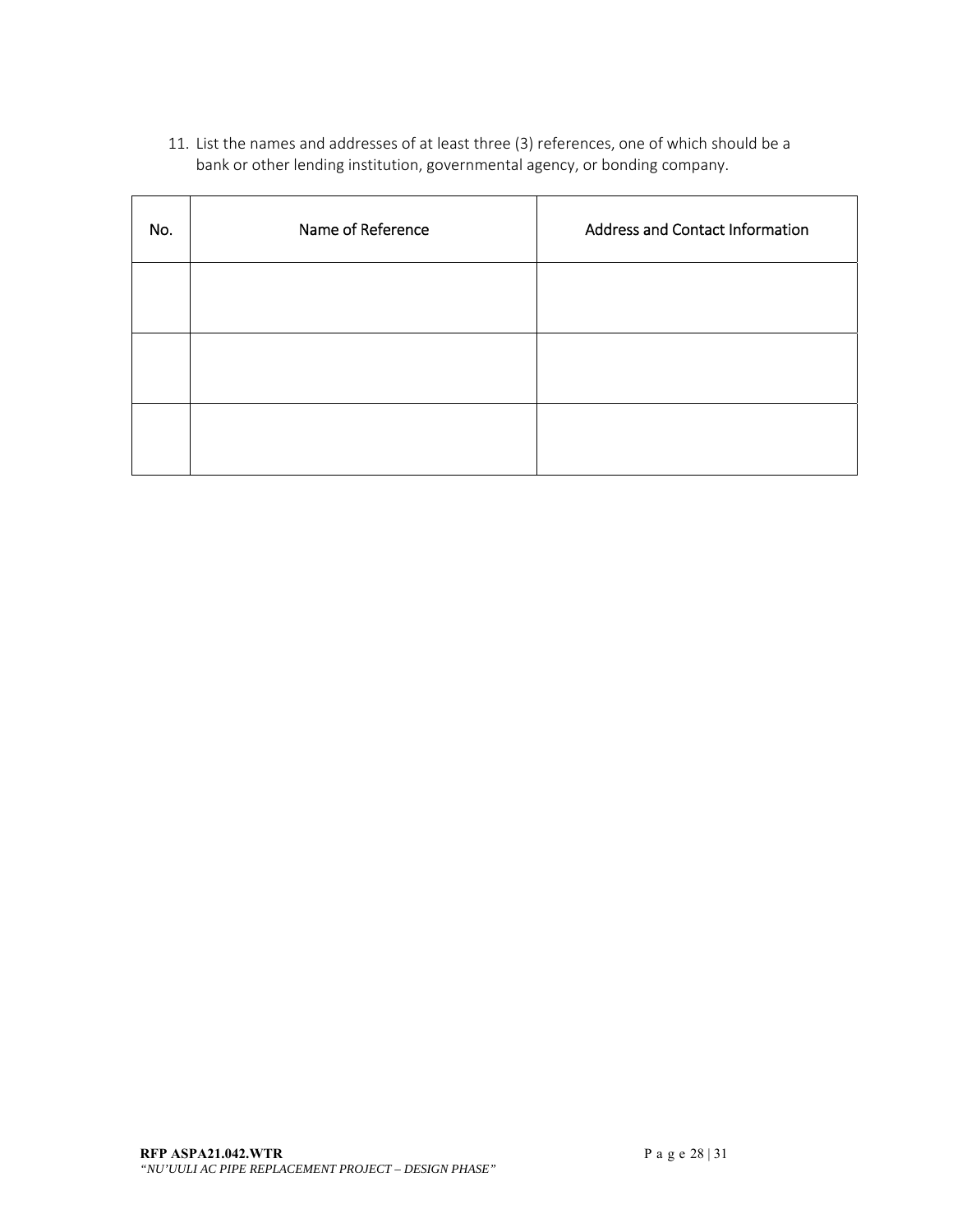#### ATTACHMENT D (DISCLOSURE STATEMENTS)

This form must be completed by all offerors and submitted with the proposal.

|      | (Name of owner or partner- all partners must complete a form)               |                                                                                                                                                                           |  |
|------|-----------------------------------------------------------------------------|---------------------------------------------------------------------------------------------------------------------------------------------------------------------------|--|
| of   | the Offeror, that has submitted the attached proposal:<br>(Name of Company) |                                                                                                                                                                           |  |
|      | (Complete one of the two following statements)                              |                                                                                                                                                                           |  |
| А.   | (ASG)                                                                       | I have no immediate relatives (parents, children or siblings) who are currently employed<br>by the American Samoa Power Authority (ASPA) or the American Samoa Government |  |
|      | (Signed)                                                                    | (Title)                                                                                                                                                                   |  |
| Β.   | ASPA or the ASG.                                                            | I have immediate relatives (parents, children or siblings) who are currently employed by                                                                                  |  |
|      | Their names and positions in are as follows.                                |                                                                                                                                                                           |  |
| Name | Relationship to Offeror                                                     | Position in ASPA                                                                                                                                                          |  |
|      |                                                                             |                                                                                                                                                                           |  |
|      |                                                                             |                                                                                                                                                                           |  |
|      | (Signed)                                                                    | (Title)                                                                                                                                                                   |  |

*Note: It is not against ASPA procurement rules for the relatives of government employees to bid on and receive government contracts provided they disclose such relationships at the time of bidding.*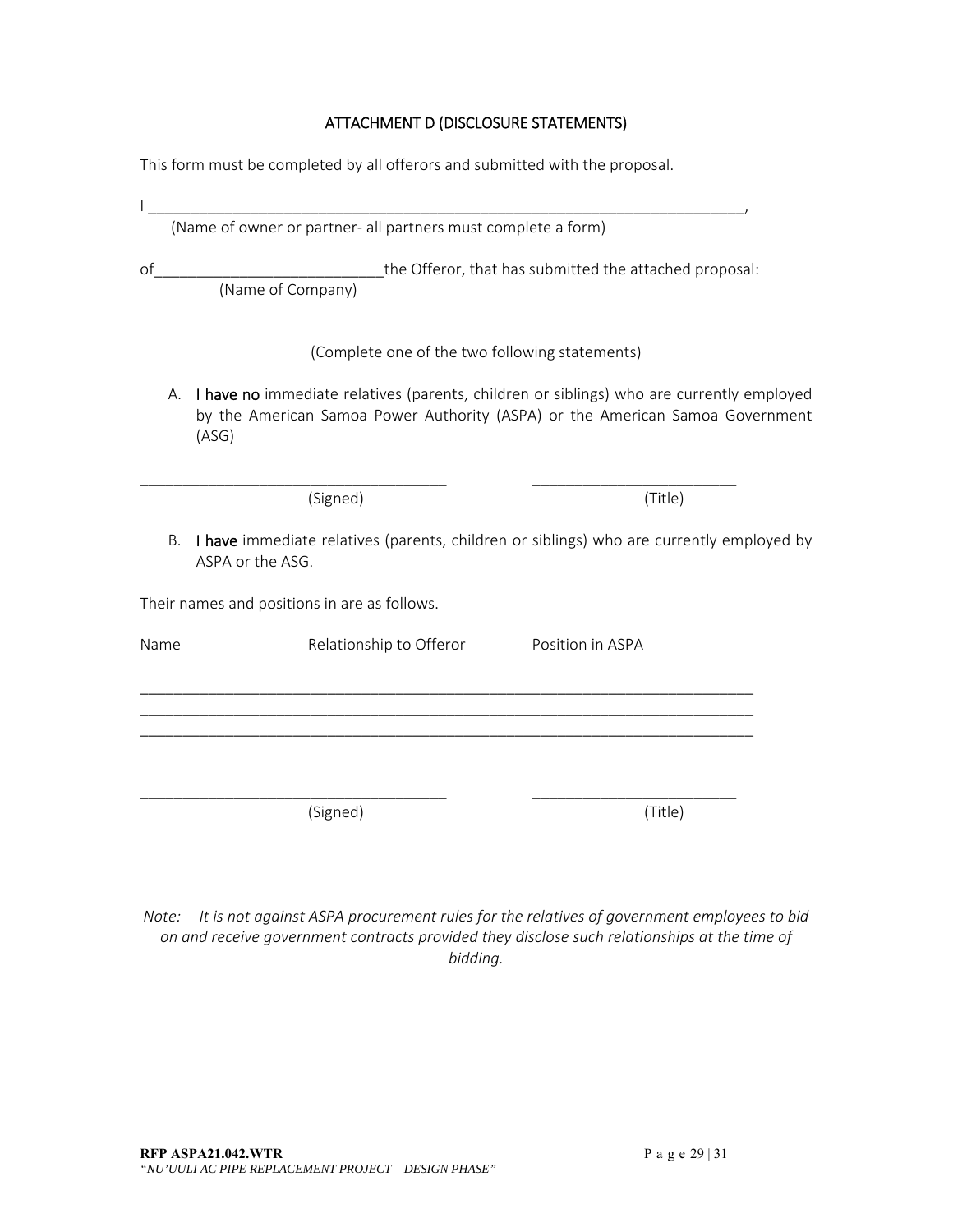#### ATTACHMENT E (NON‐COLLUSION AFFIDAVIT OF PRIME OFFEROR)

|              | being first duly sworn deposes and        |
|--------------|-------------------------------------------|
| says that:   |                                           |
| 1. He/She is |                                           |
|              | (Owner, Partner, Representative or Agent) |
| O1           |                                           |
|              | (Company Name)                            |

of Offeror, that has submitted the attached bid.

- 2. He is fully informed regarding the preparation and contents of the attached bid and of all pertinent circumstances regarding such bid.
- 3. Such bid is genuine and is not a collusive or false bid.
- 4. Neither the said Offeror nor any of its officers, partners, owner, agents, representatives, employees or parties in interest, including this affiant, has in any way colluded, conspired, connived or agreed, directly or indirectly with any other Offeror, firm or person to submit a collusive or false bid in connection with the Contract for which the attached bid has been submitted or to refrain from bidding in connection with such Contract, or has in any manner, directly or indirectly, sought by agreement or collusion or communication or conference with any other Offeror, or to secure through any collusion, conspiracy, connivance or unlawful agreement any advantage against American Samoa Power Authority or any person interested in the proposed Contract; and
- 5. The price or prices quoted in the attached bid are fair and proper, and are not tainted by any collusion, conspiracy, connivance or unlawful agreement on the part of the Offeror or any of its agent's representatives, owners, employees, or parties in interest, including this affiant.

| (Signed)                                      |      |
|-----------------------------------------------|------|
| (Title)                                       |      |
| Subscribed and sworn to before me this day of | 2021 |
| (Signed) (Title)                              |      |
| My Commission expires                         | 2021 |